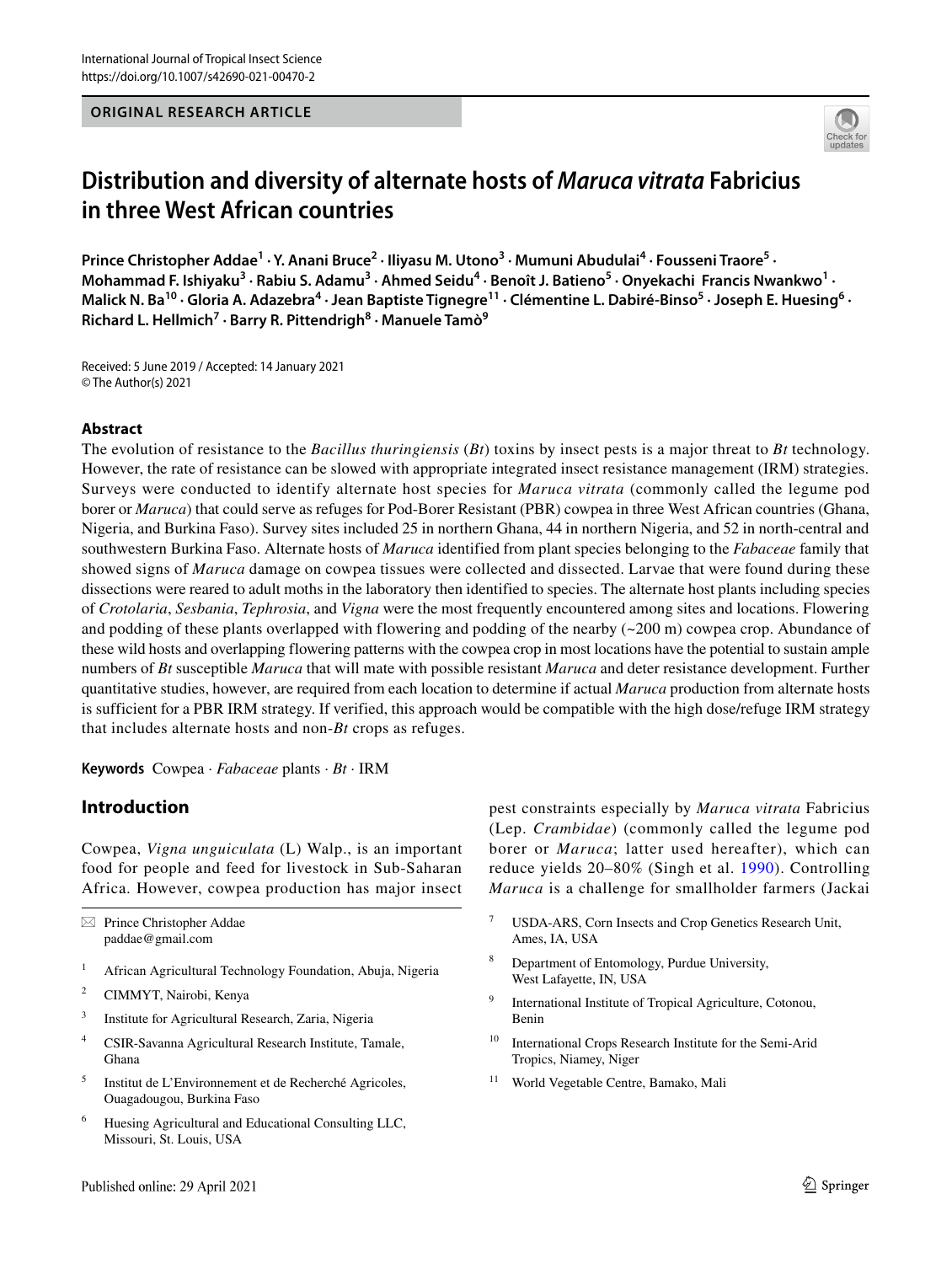and Adalla [1997](#page-12-0)). Many growers cannot afford chemical insecticides and when some synthetic insecticides, such as cypermethrin, dimethoate, and endosulfan have been used, *Maruca* populations have evolved resistance (Bottenberg [1995](#page-12-1); Ekesi [1999\)](#page-12-2). Also, many growers lack the proper safety equipment and, because of literacy challenges, do not know how to handle these compounds safely (Onstad et al. [2012;](#page-13-1) Jepson et al. [2014](#page-12-3)). Moreover, despite years of research, no cowpea varieties with natural resistance to *Maruca* have been identified and, when chemical insecticides are used, often 5–8 sprays are required in one cropping season (Fatokun [2002](#page-12-4)). The chemical insecticide-use challenge and the possibility that *Maruca* could evolve resistance to available insecticides require other options for pest control in cowpea.

One promising solution to control *Maruca* is to use genetically engineered (GE) cowpea varieties that provide protection against insects. The lepidopteran specific *cry1Ab* gene expressed in Pod-Borer Resistant (PBR) cowpea, also known as *Bacillus thuringiensis* (*Bt*) cowpea, has demonstrated near-complete control of *Maruca* in field trials in West Africa (Ba et al. [2019](#page-12-5); Addae et al. [2020\)](#page-12-6). *Bt* cowpea has now been approved by regulators for commercial release in Nigeria (NBMA [2019](#page-12-7)).

Insect resistance to GE plants in other parts of the world, however, suggests that an insect resistance management (IRM) plan is necessary to protect PBR cowpea from selecting for resistance in *Maruca* populations (Addae et al. [2020\)](#page-12-6). The African stalk borer, *Busseola fusca* (Fuller), has evolved resistance to *Bt* maize in South Africa (Van Rensburgh [2007\)](#page-13-2). Also, other moths (Lepidoptera) have evolved resistance to GE crops, for example, the fall armyworm, *Spodoptera frugiperda* (J.E. Smith), to *Bt* maize in Puerto Rico, Brazil, and United States (Tabashnik et al. [2009](#page-13-3); Storer et al. [2010;](#page-13-4) Huang et al. [2011\)](#page-12-8). Developing an integrated IRM plan that includes high-dose expression of the trait and use of refuges is recommended as an effective strategy for preventing insect resistance (Carrière et al. [2010](#page-12-9); Campagne et al. [2016](#page-12-10)). The size of the refuge will depend on the distribution of alternate hosts of *Maruca* in the locations where the PBR cowpea will be grown. Therefore, the objective for this study was to identify the distribution and diversity of alternate hosts in West Africa, specifically Ghana, Nigeria, and Burkina Faso, where cowpea is commonly grown. Determination of alternate hosts will provide essential parameters for developing an IRM strategy that will delay the evolution of resistance to the *Bt* toxin in *Maruca* populations.

#### **Materials and methods**

Surveys of alternate hosts were conducted in Ghana, Nigeria, and Burkina Faso during October 2014, which is within the cowpea cropping season. There were 25 sites in the Tolon-Kumbungu location in northern Ghana; 25 sites near Bunkure, Kano State and 19 sites near Bomo, Kaduna State in northern Nigeria (44 total sites); 12 sites near Ziniaré, Oubritenga Province in northcentral Burkina Faso and 40 sites near Bobo Dioulasso, Houet Province in southwestern Burkina Faso (52 total sites). The surveys were carried out in three agro-ecological zones, which in some cases overlap: Guinea Savanna (Tolon-Kumbungu and Bomo), Sudan Savanna (Bunkure, Ziniaré, and Bobo Dioulasso), and Sahel Savanna (Ziniaré).

Survey sites were non-systematically selected at each location. Global Positioning System (GPS) coordinates using decimal degrees (DD) were used to identify the location of the alternate hosts. Assessment of alternate hosts within 200 m of cultivated cowpea farms began by using the transect intercept method of sampling vegetation as described by Greig-Smith [\(1983](#page-12-11)). At the beginning of each sampling point, a 200 m line, referred to as baseline, was established in a designated direction, south-north in this example (Fig. [1](#page-2-0)). The baseline (200 m) was divided into ten equal parts (marks) starting from 0 to the 10th mark (the end of 200 m length). Three sets of numbers from the ten designated marks were randomly generated and then allocated to each baseline. Three line transects (transects 1, 2, and 3) of 50 m each were established starting at the marked points, running perpendicular to the baseline and parallel to one another, in this example a west–east direction. Sampling was done along each transect for terminal shoots, fower buds, fowers, or pods of all *Fabaceae* plant species. These plants were carefully examined for the presence of *Maruca* larvae or *Maruca*-like damage. This procedure was repeated at all the survey points, that is, 25 times in Ghana, 44 in Nigeria, and 52 in Burkina Faso. This resulted in an assessment of alternate hosts in areas within 200 m of cultivated cowpea that included grazing lands, forests, and other cultivated crops (Fig. [2\)](#page-2-1).

All species belonging to the *Fabaceae* intercepting the transects were recorded. Crown cover estimates (proportion of the ground cover occupied by a perpendicular projection of the individual plant species) of each plant intercepting the transects were recorded (Greig-Smith [1983\)](#page-12-11). The intercept lengths for each species were summed and each of these values was divided by the total length of the transect. These values then were converted to coverage percentages for each species.

The formula used for calculating plant cover was:

Plant cover% =  $\Sigma i/Tl \times 100$  $\Sigma$ i = sum of individual plant intercept lengths Tl=Total length of the transect line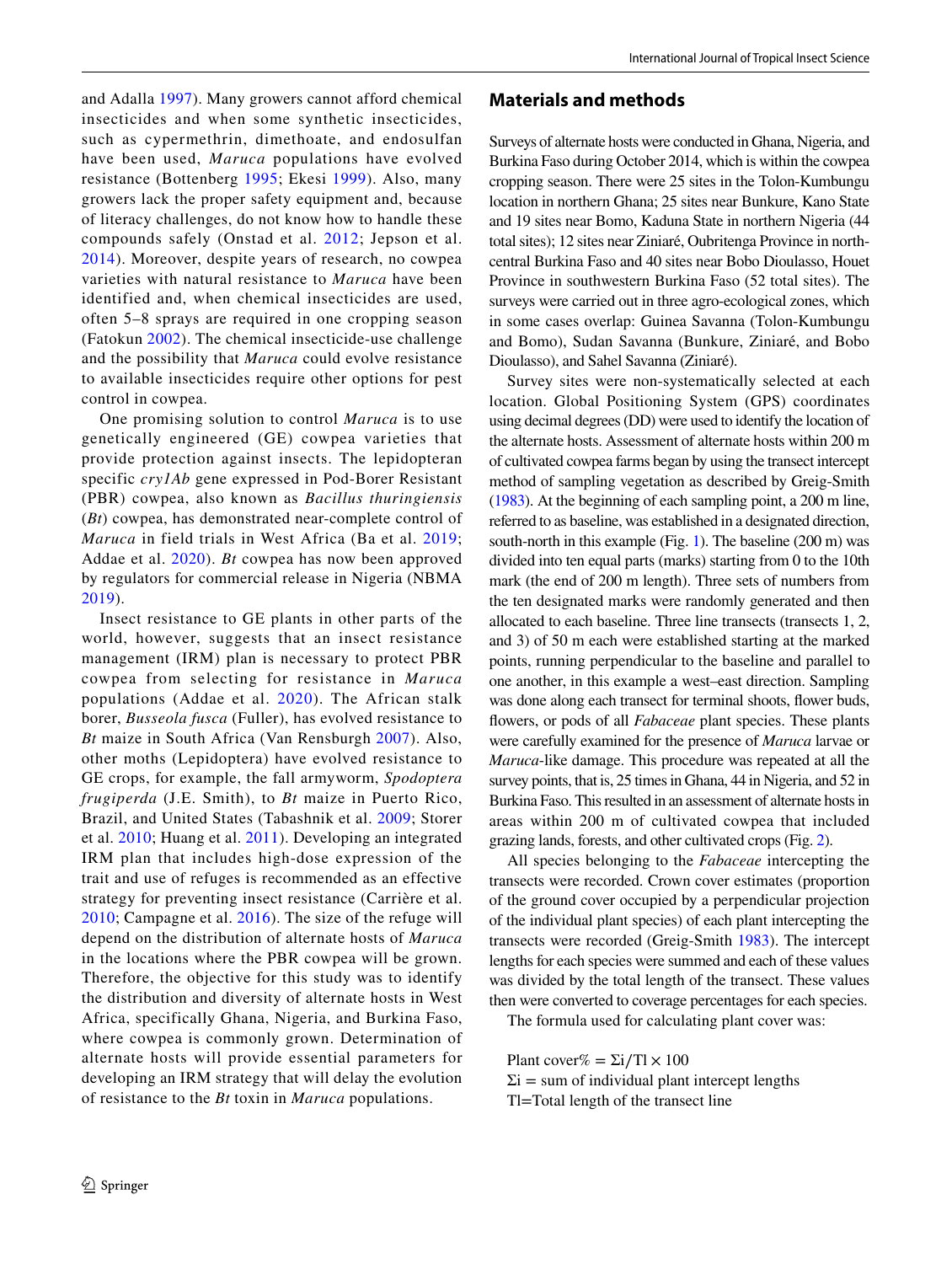

<span id="page-2-0"></span>**Fig. 1** Three 50 m transects were established from a 200 m baseline that extended from a cowpea farm at each survey site

Samples of potential alternate hosts found within 200 m from the border of cultivated cowpea felds were examined for *Maruca* damage symptoms on terminal shoots, fower buds, flowers, and pods, which included feeding scars, tunnels, and evidence of frass. Infested plants were dissected for recovery of *Maruca* larvae. Plants from which the larvae were collected were then identifed to species. The larvae were identifed by the characteristic translucent, shining body with six rows of black spots running from thorax to abdomen and a dark brown head. The adults were identified by three white patches with black margins on the brown forewings (Sharma et al. [1999](#page-13-5)). In cases where the infested plants could not be identified readily in the feld, voucher specimens were collected, wrapped in tissue paper, placed in plastic bags, and then sent to the authors' respective research institutes for identifcation. Plants were identified to genera and, if possible, species using the



<span id="page-2-1"></span>**Fig. 2** Diagram of the surveys for alternate host plants within 200 m of cowpea farms used at each location

following references: Akobundu [1987;](#page-12-12) Akobundu and Agyakwa [1987](#page-12-13). Cowpea feld infestations were estimated in Ghana and Nigeria by inspecting 100 randomly distributed cowpea plants for *Maruc*a infestation damage on terminal shoots, fower buds, fowers, and pods. Sampling of *Maruca* larvae on cowpea farms was timed generally to coincide with flowering. Cowpea plants can compensate for flower removal, so gently removing fowers during sampling reduces plant destruction and limits yield loss (Abudulai and Shepard [2003\)](#page-12-14).

#### **Laboratory rearing and identification of** *Maruca*

The *Maruca* larvae collected were sent to the laboratory for rearing and identification. Each specimen was placed in a glass vial containing artifcial diet made from a modifed *Ostrinia nubilalis* Hübner diet obtained commercially from Bio-Serv Company, Flemington, NJ. USA (Bio-Serv product No. F9478B-M) without corncob grits but supplemented with cowpea four. The vials were plugged with cotton wool, labeled, and incubated at  $25 \pm 1$  °C and 60–70% relative humidity (RH) until adult (moths) emergence. *Maruca* moths were identifed by entomologists at each institute. If a *Maruca* adult was confrmed then the host plant was recorded; otherwise, the plant was not recorded.

## **Results**

The results for distribution and diversity of alternate hosts of *Maruca* in five locations within three countries in West Africa are presented in Tables [1](#page-3-0)[–5](#page-9-0). The survey found many *Fabaceae* plant species in areas where cowpea and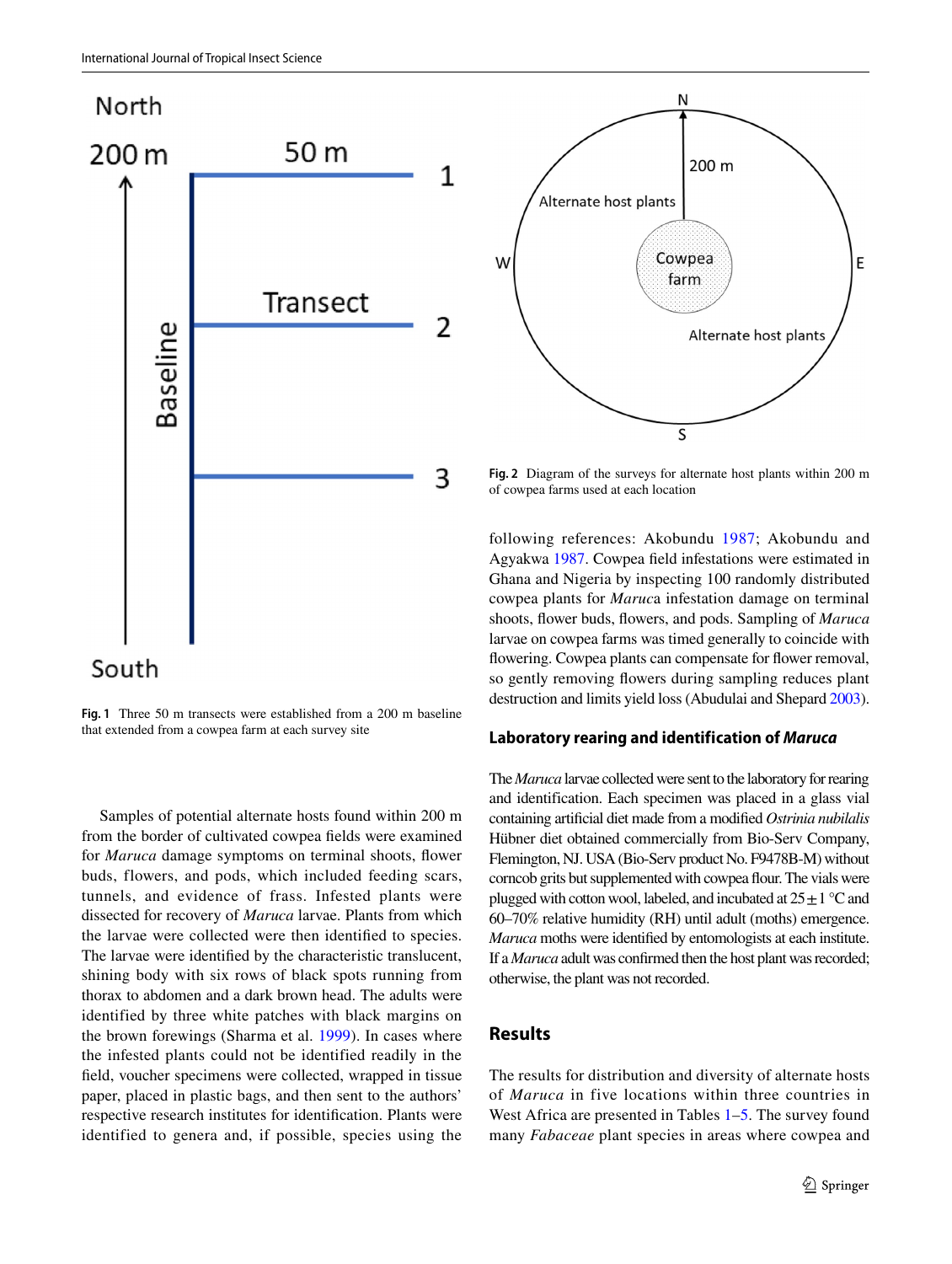<span id="page-3-0"></span>

| 66<br>$\circ$<br>70<br>$\circ$<br>15<br>92<br>$\overline{c}$<br>143<br>360<br>276<br>198<br>$161\,$<br>223<br>242<br>$\overline{17}$<br>84<br>201<br>$\overline{a}$<br>0.8<br>4.8<br>$\overline{1.0}$<br>$_{0.9}$<br>$^{0.1}$<br>2.3<br>$\vec{a}$<br>2.2<br>0.8<br>$_{0.9}$<br>$\overline{1.0}$<br>$_{0.9}$<br>1.5<br>2.1<br>0.7<br>$\Box$<br>$\overline{1.7}$<br>0.7<br>3.1<br>$\circ$<br>$0.\overline{3}$<br>4.0<br>0.5<br>$0.\overline{3}$<br>0.5<br>$_{0.9}$<br>0.5<br>$_{0.8}$<br>0.9<br>$_{0.8}$<br>0.6<br>$\overline{1.0}$<br>0.6<br>0.3<br>0.8<br>0.6<br>$_{0.9}$<br>0.5<br>$0.\overline{3}$<br>0.3<br>0.5<br>0.8<br>$\overline{1.0}$<br>$\overline{1.0}$<br>$_{0.9}$<br>$\overline{1.0}$<br>0.4<br>$0.7\,$<br>$\ddot{ }$ .0<br>$_{0.9}$<br>$\overline{1.0}$<br>0.9<br>$_{0.9}$<br>$\overline{1.0}$<br>$_{0.9}$<br>0.7<br>0.7<br>$\circ$<br>10.0<br>10.0<br>$10.0$<br>12.0<br>$7.0\,$<br>$7.0\,$<br>$6.0\,$<br>8.0<br>$8.0\,$<br>24.0<br>10.0<br>14.0<br>9.0<br>6.0<br>10.0<br>$6.0\,$<br>7.0<br>14.0<br>12.0<br>$\circ$<br>$\overline{10}$<br>$\overline{16}$<br>$\circ$<br>$\circ$<br>$\sim$<br>$\sim$<br>$\infty$<br>$\sim$<br>$\circ$<br>$\sim$<br>$\overline{\phantom{a}}$<br>$\epsilon$<br>$\sim$<br>$\overline{4}$<br>$\circ$<br>$\circ$<br>$\circ$<br>$\sim$<br>$\infty$<br>$\sim$<br>$\epsilon$<br>$\sim$<br>$\sim$<br>4<br>$\circ$<br>$\overline{ }$<br>$\overline{4}$<br>$\circ$<br>$\overline{ }$<br>$\circ$<br>$\overline{r}$<br>$\sim$<br>$\sim$<br>$\sim$<br>4<br>4<br>Damage<br>Damage<br>Damage<br>Damage<br>Damage<br>Damage<br>Damage<br>Damage<br>Damage<br>Damage<br>Damage<br>Damage<br>Damage<br>Damage<br>Damage<br>Damage<br>Damage<br>Larvae<br>Larvae<br>Larvae<br>Larvae<br>Larvae<br>Larvae<br>Larvae<br>Larvae<br>Larvae<br>Larvae<br>Larvae<br>Larvae<br>Larvae<br>Larvae<br>Larvae<br>Larvae<br>Larvae<br>Larvae<br>Larvae<br>Larvae<br>None<br>$\mathbb{F}$ )<br>$\mathbf{r}$<br>р.,<br>F.P<br>$\mathbb{F},\mathbb{P}$<br>F, P<br>${\bf F}$ P<br>${\bf F}$ P<br>${\bf F}$ P<br>$\mathbf{F}$<br>$\mathbf{F},\mathbf{P}$<br>${\rm F.}$ P<br>$\mathbf{F}$ .<br>$\mathbb{F}$ .<br>${\tt F, P}$<br>F, P<br>F, P<br>営<br>$\mathbf{L}^{\star}$<br>$\mathbf{p}$<br>$\sim$<br>$\geq$<br>$\mathbf{p}$<br>$\mathbf{p}$<br>$\geq$<br>$\mathbf{L}$<br>$\mathbf{p}$<br>$\mathbf{p}$<br>$\mathbf{\Omega}$<br>$\sim$<br>$\mathbf{p}$<br>$\mathbf{p}$<br>$\Delta$<br>$\sim$<br>$\mathbf{\underline{\upmu}}$<br>$\sim$<br>$\sim$<br>$\sim$<br>Pueraria phaseoloides<br>Pueraria phaseoloides<br>Tephrosia bracteolata<br>Corchorus olitorius<br>Corchorus olitorius<br>Corchorus olitorius<br>Corchorus olitorius<br>Corchorus olitorius<br>Tephrosia linearis<br>Tephrosia linearis<br>Tephrosia linearis<br>Tephrosia linearis<br>Tephrosia linearis<br>Tephrosia linearis<br>Tephrosia linearis<br>Tephrosia linearis<br>Tephrosia linearis<br>Senna obtusifolia<br>Senna obtusifolia<br>Senna obtusifolia<br>Senna obtusifolia<br>Senna obtusifolia<br>Senna obtusifolia<br>Senna obtusifolia<br>Senna obtusifolia<br>Senna obtusifolia<br>Senna obtusifolia<br>Senna obtusifolia<br>Senna obtusifolia<br>Crotalaria retusa<br>Senna obtusifolia<br>Senna obtusifolia<br>Senna obtusifolia<br>Senna obtusifolia<br>Stylosantes spp<br>Stylosantes spp<br>Cajanus cajan<br>No plants<br>$-1.04056$<br>$-0.90020$<br>$-1.12069$<br>$-1.14034$<br>$-1.11845$<br>$-1.15888$<br>$-0.94192$<br>-0.98796<br>$-1.22093$<br>$-0.91893$<br>$-1.01690$<br>$-1.13075$<br>$-1.05412$<br>$-0.97896$<br>$-1.11272$<br>$-0.94211$<br>$-1.06601$<br>$-1.08123$<br>$-1.00675$<br>9.39680<br>9.48082<br>9.65729<br>9.49730<br>9.51486<br>9.60278<br>9.48085<br>9.36689<br>9.54248<br>9.55013<br>9.58362<br>9.59153<br>9.44947<br>9.41265<br>9.50641<br>9.62311<br>9.55297<br>9.53071<br>9.35141<br>$\overline{19}$<br>$\approx$<br>$\overline{10}$<br>$\mathbf{r}$<br>$\overline{4}$<br>$\overline{15}$<br>$\overline{1}$<br>$18\,$<br>$\equiv$<br>$\overline{5}$<br>$\overline{5}$<br>Ó<br>$\sim$<br>$\overline{a}$<br>3<br>50<br>$\infty$<br>4<br>$\overline{ }$ |         |          |           |               | *Plant | <sup>1</sup> Maruca |         | Total    | Plant        | Total Plant  | Maruca/100 Cultivated |
|----------------------------------------------------------------------------------------------------------------------------------------------------------------------------------------------------------------------------------------------------------------------------------------------------------------------------------------------------------------------------------------------------------------------------------------------------------------------------------------------------------------------------------------------------------------------------------------------------------------------------------------------------------------------------------------------------------------------------------------------------------------------------------------------------------------------------------------------------------------------------------------------------------------------------------------------------------------------------------------------------------------------------------------------------------------------------------------------------------------------------------------------------------------------------------------------------------------------------------------------------------------------------------------------------------------------------------------------------------------------------------------------------------------------------------------------------------------------------------------------------------------------------------------------------------------------------------------------------------------------------------------------------------------------------------------------------------------------------------------------------------------------------------------------------------------------------------------------------------------------------------------------------------------------------------------------------------------------------------------------------------------------------------------------------------------------------------------------------------------------------------------------------------------------------------------------------------------------------------------------------------------------------------------------------------------------------------------------------------------------------------------------------------------------------------------------------------------------------------------------------------------------------------------------------------------------------------------------------------------------------------------------------------------------------------------------------------------------------------------------------------------------------------------------------------------------------------------------------------------------------------------------------------------------------------------------------------------------------------------------------------------------------------------------------------------------------------------------------------------------------------------------------------------------------------------------------------------------------------------------------------------------------------------------------------------------------------------------------------------------------------------------------------------------------------------------------------------------------------------------------------------------------------------------------------------------------------------------------------------------------------------------------------------------------------------------------------------------------------------------------------------------------------------------------------------------------------------------------------------------------------------------------------------------------------------------------------------------------------------------------------------------------------------------------------------------------|---------|----------|-----------|---------------|--------|---------------------|---------|----------|--------------|--------------|-----------------------|
|                                                                                                                                                                                                                                                                                                                                                                                                                                                                                                                                                                                                                                                                                                                                                                                                                                                                                                                                                                                                                                                                                                                                                                                                                                                                                                                                                                                                                                                                                                                                                                                                                                                                                                                                                                                                                                                                                                                                                                                                                                                                                                                                                                                                                                                                                                                                                                                                                                                                                                                                                                                                                                                                                                                                                                                                                                                                                                                                                                                                                                                                                                                                                                                                                                                                                                                                                                                                                                                                                                                                                                                                                                                                                                                                                                                                                                                                                                                                                                                                                                                                            | Site ID | Latitude | Longitude | Plant Species | Stage  | Larvae/Damage       | #Plants | # Plants | Cover $(\%)$ | Cover $(\%)$ | Cowpea Plants         |
|                                                                                                                                                                                                                                                                                                                                                                                                                                                                                                                                                                                                                                                                                                                                                                                                                                                                                                                                                                                                                                                                                                                                                                                                                                                                                                                                                                                                                                                                                                                                                                                                                                                                                                                                                                                                                                                                                                                                                                                                                                                                                                                                                                                                                                                                                                                                                                                                                                                                                                                                                                                                                                                                                                                                                                                                                                                                                                                                                                                                                                                                                                                                                                                                                                                                                                                                                                                                                                                                                                                                                                                                                                                                                                                                                                                                                                                                                                                                                                                                                                                                            |         |          |           |               |        |                     |         |          |              |              |                       |
|                                                                                                                                                                                                                                                                                                                                                                                                                                                                                                                                                                                                                                                                                                                                                                                                                                                                                                                                                                                                                                                                                                                                                                                                                                                                                                                                                                                                                                                                                                                                                                                                                                                                                                                                                                                                                                                                                                                                                                                                                                                                                                                                                                                                                                                                                                                                                                                                                                                                                                                                                                                                                                                                                                                                                                                                                                                                                                                                                                                                                                                                                                                                                                                                                                                                                                                                                                                                                                                                                                                                                                                                                                                                                                                                                                                                                                                                                                                                                                                                                                                                            |         |          |           |               |        |                     |         |          |              |              |                       |
|                                                                                                                                                                                                                                                                                                                                                                                                                                                                                                                                                                                                                                                                                                                                                                                                                                                                                                                                                                                                                                                                                                                                                                                                                                                                                                                                                                                                                                                                                                                                                                                                                                                                                                                                                                                                                                                                                                                                                                                                                                                                                                                                                                                                                                                                                                                                                                                                                                                                                                                                                                                                                                                                                                                                                                                                                                                                                                                                                                                                                                                                                                                                                                                                                                                                                                                                                                                                                                                                                                                                                                                                                                                                                                                                                                                                                                                                                                                                                                                                                                                                            |         |          |           |               |        |                     |         |          |              |              |                       |
|                                                                                                                                                                                                                                                                                                                                                                                                                                                                                                                                                                                                                                                                                                                                                                                                                                                                                                                                                                                                                                                                                                                                                                                                                                                                                                                                                                                                                                                                                                                                                                                                                                                                                                                                                                                                                                                                                                                                                                                                                                                                                                                                                                                                                                                                                                                                                                                                                                                                                                                                                                                                                                                                                                                                                                                                                                                                                                                                                                                                                                                                                                                                                                                                                                                                                                                                                                                                                                                                                                                                                                                                                                                                                                                                                                                                                                                                                                                                                                                                                                                                            |         |          |           |               |        |                     |         |          |              |              |                       |
|                                                                                                                                                                                                                                                                                                                                                                                                                                                                                                                                                                                                                                                                                                                                                                                                                                                                                                                                                                                                                                                                                                                                                                                                                                                                                                                                                                                                                                                                                                                                                                                                                                                                                                                                                                                                                                                                                                                                                                                                                                                                                                                                                                                                                                                                                                                                                                                                                                                                                                                                                                                                                                                                                                                                                                                                                                                                                                                                                                                                                                                                                                                                                                                                                                                                                                                                                                                                                                                                                                                                                                                                                                                                                                                                                                                                                                                                                                                                                                                                                                                                            |         |          |           |               |        |                     |         |          |              |              |                       |
|                                                                                                                                                                                                                                                                                                                                                                                                                                                                                                                                                                                                                                                                                                                                                                                                                                                                                                                                                                                                                                                                                                                                                                                                                                                                                                                                                                                                                                                                                                                                                                                                                                                                                                                                                                                                                                                                                                                                                                                                                                                                                                                                                                                                                                                                                                                                                                                                                                                                                                                                                                                                                                                                                                                                                                                                                                                                                                                                                                                                                                                                                                                                                                                                                                                                                                                                                                                                                                                                                                                                                                                                                                                                                                                                                                                                                                                                                                                                                                                                                                                                            |         |          |           |               |        |                     |         |          |              |              |                       |
|                                                                                                                                                                                                                                                                                                                                                                                                                                                                                                                                                                                                                                                                                                                                                                                                                                                                                                                                                                                                                                                                                                                                                                                                                                                                                                                                                                                                                                                                                                                                                                                                                                                                                                                                                                                                                                                                                                                                                                                                                                                                                                                                                                                                                                                                                                                                                                                                                                                                                                                                                                                                                                                                                                                                                                                                                                                                                                                                                                                                                                                                                                                                                                                                                                                                                                                                                                                                                                                                                                                                                                                                                                                                                                                                                                                                                                                                                                                                                                                                                                                                            |         |          |           |               |        |                     |         |          |              |              |                       |
|                                                                                                                                                                                                                                                                                                                                                                                                                                                                                                                                                                                                                                                                                                                                                                                                                                                                                                                                                                                                                                                                                                                                                                                                                                                                                                                                                                                                                                                                                                                                                                                                                                                                                                                                                                                                                                                                                                                                                                                                                                                                                                                                                                                                                                                                                                                                                                                                                                                                                                                                                                                                                                                                                                                                                                                                                                                                                                                                                                                                                                                                                                                                                                                                                                                                                                                                                                                                                                                                                                                                                                                                                                                                                                                                                                                                                                                                                                                                                                                                                                                                            |         |          |           |               |        |                     |         |          |              |              |                       |
|                                                                                                                                                                                                                                                                                                                                                                                                                                                                                                                                                                                                                                                                                                                                                                                                                                                                                                                                                                                                                                                                                                                                                                                                                                                                                                                                                                                                                                                                                                                                                                                                                                                                                                                                                                                                                                                                                                                                                                                                                                                                                                                                                                                                                                                                                                                                                                                                                                                                                                                                                                                                                                                                                                                                                                                                                                                                                                                                                                                                                                                                                                                                                                                                                                                                                                                                                                                                                                                                                                                                                                                                                                                                                                                                                                                                                                                                                                                                                                                                                                                                            |         |          |           |               |        |                     |         |          |              |              |                       |
|                                                                                                                                                                                                                                                                                                                                                                                                                                                                                                                                                                                                                                                                                                                                                                                                                                                                                                                                                                                                                                                                                                                                                                                                                                                                                                                                                                                                                                                                                                                                                                                                                                                                                                                                                                                                                                                                                                                                                                                                                                                                                                                                                                                                                                                                                                                                                                                                                                                                                                                                                                                                                                                                                                                                                                                                                                                                                                                                                                                                                                                                                                                                                                                                                                                                                                                                                                                                                                                                                                                                                                                                                                                                                                                                                                                                                                                                                                                                                                                                                                                                            |         |          |           |               |        |                     |         |          |              |              |                       |
|                                                                                                                                                                                                                                                                                                                                                                                                                                                                                                                                                                                                                                                                                                                                                                                                                                                                                                                                                                                                                                                                                                                                                                                                                                                                                                                                                                                                                                                                                                                                                                                                                                                                                                                                                                                                                                                                                                                                                                                                                                                                                                                                                                                                                                                                                                                                                                                                                                                                                                                                                                                                                                                                                                                                                                                                                                                                                                                                                                                                                                                                                                                                                                                                                                                                                                                                                                                                                                                                                                                                                                                                                                                                                                                                                                                                                                                                                                                                                                                                                                                                            |         |          |           |               |        |                     |         |          |              |              |                       |
|                                                                                                                                                                                                                                                                                                                                                                                                                                                                                                                                                                                                                                                                                                                                                                                                                                                                                                                                                                                                                                                                                                                                                                                                                                                                                                                                                                                                                                                                                                                                                                                                                                                                                                                                                                                                                                                                                                                                                                                                                                                                                                                                                                                                                                                                                                                                                                                                                                                                                                                                                                                                                                                                                                                                                                                                                                                                                                                                                                                                                                                                                                                                                                                                                                                                                                                                                                                                                                                                                                                                                                                                                                                                                                                                                                                                                                                                                                                                                                                                                                                                            |         |          |           |               |        |                     |         |          |              |              |                       |
|                                                                                                                                                                                                                                                                                                                                                                                                                                                                                                                                                                                                                                                                                                                                                                                                                                                                                                                                                                                                                                                                                                                                                                                                                                                                                                                                                                                                                                                                                                                                                                                                                                                                                                                                                                                                                                                                                                                                                                                                                                                                                                                                                                                                                                                                                                                                                                                                                                                                                                                                                                                                                                                                                                                                                                                                                                                                                                                                                                                                                                                                                                                                                                                                                                                                                                                                                                                                                                                                                                                                                                                                                                                                                                                                                                                                                                                                                                                                                                                                                                                                            |         |          |           |               |        |                     |         |          |              |              |                       |
|                                                                                                                                                                                                                                                                                                                                                                                                                                                                                                                                                                                                                                                                                                                                                                                                                                                                                                                                                                                                                                                                                                                                                                                                                                                                                                                                                                                                                                                                                                                                                                                                                                                                                                                                                                                                                                                                                                                                                                                                                                                                                                                                                                                                                                                                                                                                                                                                                                                                                                                                                                                                                                                                                                                                                                                                                                                                                                                                                                                                                                                                                                                                                                                                                                                                                                                                                                                                                                                                                                                                                                                                                                                                                                                                                                                                                                                                                                                                                                                                                                                                            |         |          |           |               |        |                     |         |          |              |              |                       |
|                                                                                                                                                                                                                                                                                                                                                                                                                                                                                                                                                                                                                                                                                                                                                                                                                                                                                                                                                                                                                                                                                                                                                                                                                                                                                                                                                                                                                                                                                                                                                                                                                                                                                                                                                                                                                                                                                                                                                                                                                                                                                                                                                                                                                                                                                                                                                                                                                                                                                                                                                                                                                                                                                                                                                                                                                                                                                                                                                                                                                                                                                                                                                                                                                                                                                                                                                                                                                                                                                                                                                                                                                                                                                                                                                                                                                                                                                                                                                                                                                                                                            |         |          |           |               |        |                     |         |          |              |              |                       |
|                                                                                                                                                                                                                                                                                                                                                                                                                                                                                                                                                                                                                                                                                                                                                                                                                                                                                                                                                                                                                                                                                                                                                                                                                                                                                                                                                                                                                                                                                                                                                                                                                                                                                                                                                                                                                                                                                                                                                                                                                                                                                                                                                                                                                                                                                                                                                                                                                                                                                                                                                                                                                                                                                                                                                                                                                                                                                                                                                                                                                                                                                                                                                                                                                                                                                                                                                                                                                                                                                                                                                                                                                                                                                                                                                                                                                                                                                                                                                                                                                                                                            |         |          |           |               |        |                     |         |          |              |              |                       |
|                                                                                                                                                                                                                                                                                                                                                                                                                                                                                                                                                                                                                                                                                                                                                                                                                                                                                                                                                                                                                                                                                                                                                                                                                                                                                                                                                                                                                                                                                                                                                                                                                                                                                                                                                                                                                                                                                                                                                                                                                                                                                                                                                                                                                                                                                                                                                                                                                                                                                                                                                                                                                                                                                                                                                                                                                                                                                                                                                                                                                                                                                                                                                                                                                                                                                                                                                                                                                                                                                                                                                                                                                                                                                                                                                                                                                                                                                                                                                                                                                                                                            |         |          |           |               |        |                     |         |          |              |              |                       |
|                                                                                                                                                                                                                                                                                                                                                                                                                                                                                                                                                                                                                                                                                                                                                                                                                                                                                                                                                                                                                                                                                                                                                                                                                                                                                                                                                                                                                                                                                                                                                                                                                                                                                                                                                                                                                                                                                                                                                                                                                                                                                                                                                                                                                                                                                                                                                                                                                                                                                                                                                                                                                                                                                                                                                                                                                                                                                                                                                                                                                                                                                                                                                                                                                                                                                                                                                                                                                                                                                                                                                                                                                                                                                                                                                                                                                                                                                                                                                                                                                                                                            |         |          |           |               |        |                     |         |          |              |              |                       |
|                                                                                                                                                                                                                                                                                                                                                                                                                                                                                                                                                                                                                                                                                                                                                                                                                                                                                                                                                                                                                                                                                                                                                                                                                                                                                                                                                                                                                                                                                                                                                                                                                                                                                                                                                                                                                                                                                                                                                                                                                                                                                                                                                                                                                                                                                                                                                                                                                                                                                                                                                                                                                                                                                                                                                                                                                                                                                                                                                                                                                                                                                                                                                                                                                                                                                                                                                                                                                                                                                                                                                                                                                                                                                                                                                                                                                                                                                                                                                                                                                                                                            |         |          |           |               |        |                     |         |          |              |              |                       |
|                                                                                                                                                                                                                                                                                                                                                                                                                                                                                                                                                                                                                                                                                                                                                                                                                                                                                                                                                                                                                                                                                                                                                                                                                                                                                                                                                                                                                                                                                                                                                                                                                                                                                                                                                                                                                                                                                                                                                                                                                                                                                                                                                                                                                                                                                                                                                                                                                                                                                                                                                                                                                                                                                                                                                                                                                                                                                                                                                                                                                                                                                                                                                                                                                                                                                                                                                                                                                                                                                                                                                                                                                                                                                                                                                                                                                                                                                                                                                                                                                                                                            |         |          |           |               |        |                     |         |          |              |              |                       |
|                                                                                                                                                                                                                                                                                                                                                                                                                                                                                                                                                                                                                                                                                                                                                                                                                                                                                                                                                                                                                                                                                                                                                                                                                                                                                                                                                                                                                                                                                                                                                                                                                                                                                                                                                                                                                                                                                                                                                                                                                                                                                                                                                                                                                                                                                                                                                                                                                                                                                                                                                                                                                                                                                                                                                                                                                                                                                                                                                                                                                                                                                                                                                                                                                                                                                                                                                                                                                                                                                                                                                                                                                                                                                                                                                                                                                                                                                                                                                                                                                                                                            |         |          |           |               |        |                     |         |          |              |              |                       |
|                                                                                                                                                                                                                                                                                                                                                                                                                                                                                                                                                                                                                                                                                                                                                                                                                                                                                                                                                                                                                                                                                                                                                                                                                                                                                                                                                                                                                                                                                                                                                                                                                                                                                                                                                                                                                                                                                                                                                                                                                                                                                                                                                                                                                                                                                                                                                                                                                                                                                                                                                                                                                                                                                                                                                                                                                                                                                                                                                                                                                                                                                                                                                                                                                                                                                                                                                                                                                                                                                                                                                                                                                                                                                                                                                                                                                                                                                                                                                                                                                                                                            |         |          |           |               |        |                     |         |          |              |              |                       |
|                                                                                                                                                                                                                                                                                                                                                                                                                                                                                                                                                                                                                                                                                                                                                                                                                                                                                                                                                                                                                                                                                                                                                                                                                                                                                                                                                                                                                                                                                                                                                                                                                                                                                                                                                                                                                                                                                                                                                                                                                                                                                                                                                                                                                                                                                                                                                                                                                                                                                                                                                                                                                                                                                                                                                                                                                                                                                                                                                                                                                                                                                                                                                                                                                                                                                                                                                                                                                                                                                                                                                                                                                                                                                                                                                                                                                                                                                                                                                                                                                                                                            |         |          |           |               |        |                     |         |          |              |              |                       |
|                                                                                                                                                                                                                                                                                                                                                                                                                                                                                                                                                                                                                                                                                                                                                                                                                                                                                                                                                                                                                                                                                                                                                                                                                                                                                                                                                                                                                                                                                                                                                                                                                                                                                                                                                                                                                                                                                                                                                                                                                                                                                                                                                                                                                                                                                                                                                                                                                                                                                                                                                                                                                                                                                                                                                                                                                                                                                                                                                                                                                                                                                                                                                                                                                                                                                                                                                                                                                                                                                                                                                                                                                                                                                                                                                                                                                                                                                                                                                                                                                                                                            |         |          |           |               |        |                     |         |          |              |              |                       |
|                                                                                                                                                                                                                                                                                                                                                                                                                                                                                                                                                                                                                                                                                                                                                                                                                                                                                                                                                                                                                                                                                                                                                                                                                                                                                                                                                                                                                                                                                                                                                                                                                                                                                                                                                                                                                                                                                                                                                                                                                                                                                                                                                                                                                                                                                                                                                                                                                                                                                                                                                                                                                                                                                                                                                                                                                                                                                                                                                                                                                                                                                                                                                                                                                                                                                                                                                                                                                                                                                                                                                                                                                                                                                                                                                                                                                                                                                                                                                                                                                                                                            |         |          |           |               |        |                     |         |          |              |              |                       |
|                                                                                                                                                                                                                                                                                                                                                                                                                                                                                                                                                                                                                                                                                                                                                                                                                                                                                                                                                                                                                                                                                                                                                                                                                                                                                                                                                                                                                                                                                                                                                                                                                                                                                                                                                                                                                                                                                                                                                                                                                                                                                                                                                                                                                                                                                                                                                                                                                                                                                                                                                                                                                                                                                                                                                                                                                                                                                                                                                                                                                                                                                                                                                                                                                                                                                                                                                                                                                                                                                                                                                                                                                                                                                                                                                                                                                                                                                                                                                                                                                                                                            |         |          |           |               |        |                     |         |          |              |              |                       |
|                                                                                                                                                                                                                                                                                                                                                                                                                                                                                                                                                                                                                                                                                                                                                                                                                                                                                                                                                                                                                                                                                                                                                                                                                                                                                                                                                                                                                                                                                                                                                                                                                                                                                                                                                                                                                                                                                                                                                                                                                                                                                                                                                                                                                                                                                                                                                                                                                                                                                                                                                                                                                                                                                                                                                                                                                                                                                                                                                                                                                                                                                                                                                                                                                                                                                                                                                                                                                                                                                                                                                                                                                                                                                                                                                                                                                                                                                                                                                                                                                                                                            |         |          |           |               |        |                     |         |          |              |              |                       |
|                                                                                                                                                                                                                                                                                                                                                                                                                                                                                                                                                                                                                                                                                                                                                                                                                                                                                                                                                                                                                                                                                                                                                                                                                                                                                                                                                                                                                                                                                                                                                                                                                                                                                                                                                                                                                                                                                                                                                                                                                                                                                                                                                                                                                                                                                                                                                                                                                                                                                                                                                                                                                                                                                                                                                                                                                                                                                                                                                                                                                                                                                                                                                                                                                                                                                                                                                                                                                                                                                                                                                                                                                                                                                                                                                                                                                                                                                                                                                                                                                                                                            |         |          |           |               |        |                     |         |          |              |              |                       |
|                                                                                                                                                                                                                                                                                                                                                                                                                                                                                                                                                                                                                                                                                                                                                                                                                                                                                                                                                                                                                                                                                                                                                                                                                                                                                                                                                                                                                                                                                                                                                                                                                                                                                                                                                                                                                                                                                                                                                                                                                                                                                                                                                                                                                                                                                                                                                                                                                                                                                                                                                                                                                                                                                                                                                                                                                                                                                                                                                                                                                                                                                                                                                                                                                                                                                                                                                                                                                                                                                                                                                                                                                                                                                                                                                                                                                                                                                                                                                                                                                                                                            |         |          |           |               |        |                     |         |          |              |              |                       |
|                                                                                                                                                                                                                                                                                                                                                                                                                                                                                                                                                                                                                                                                                                                                                                                                                                                                                                                                                                                                                                                                                                                                                                                                                                                                                                                                                                                                                                                                                                                                                                                                                                                                                                                                                                                                                                                                                                                                                                                                                                                                                                                                                                                                                                                                                                                                                                                                                                                                                                                                                                                                                                                                                                                                                                                                                                                                                                                                                                                                                                                                                                                                                                                                                                                                                                                                                                                                                                                                                                                                                                                                                                                                                                                                                                                                                                                                                                                                                                                                                                                                            |         |          |           |               |        |                     |         |          |              |              |                       |
|                                                                                                                                                                                                                                                                                                                                                                                                                                                                                                                                                                                                                                                                                                                                                                                                                                                                                                                                                                                                                                                                                                                                                                                                                                                                                                                                                                                                                                                                                                                                                                                                                                                                                                                                                                                                                                                                                                                                                                                                                                                                                                                                                                                                                                                                                                                                                                                                                                                                                                                                                                                                                                                                                                                                                                                                                                                                                                                                                                                                                                                                                                                                                                                                                                                                                                                                                                                                                                                                                                                                                                                                                                                                                                                                                                                                                                                                                                                                                                                                                                                                            |         |          |           |               |        |                     |         |          |              |              |                       |
|                                                                                                                                                                                                                                                                                                                                                                                                                                                                                                                                                                                                                                                                                                                                                                                                                                                                                                                                                                                                                                                                                                                                                                                                                                                                                                                                                                                                                                                                                                                                                                                                                                                                                                                                                                                                                                                                                                                                                                                                                                                                                                                                                                                                                                                                                                                                                                                                                                                                                                                                                                                                                                                                                                                                                                                                                                                                                                                                                                                                                                                                                                                                                                                                                                                                                                                                                                                                                                                                                                                                                                                                                                                                                                                                                                                                                                                                                                                                                                                                                                                                            |         |          |           |               |        |                     |         |          |              |              |                       |
|                                                                                                                                                                                                                                                                                                                                                                                                                                                                                                                                                                                                                                                                                                                                                                                                                                                                                                                                                                                                                                                                                                                                                                                                                                                                                                                                                                                                                                                                                                                                                                                                                                                                                                                                                                                                                                                                                                                                                                                                                                                                                                                                                                                                                                                                                                                                                                                                                                                                                                                                                                                                                                                                                                                                                                                                                                                                                                                                                                                                                                                                                                                                                                                                                                                                                                                                                                                                                                                                                                                                                                                                                                                                                                                                                                                                                                                                                                                                                                                                                                                                            |         |          |           |               |        |                     |         |          |              |              |                       |
|                                                                                                                                                                                                                                                                                                                                                                                                                                                                                                                                                                                                                                                                                                                                                                                                                                                                                                                                                                                                                                                                                                                                                                                                                                                                                                                                                                                                                                                                                                                                                                                                                                                                                                                                                                                                                                                                                                                                                                                                                                                                                                                                                                                                                                                                                                                                                                                                                                                                                                                                                                                                                                                                                                                                                                                                                                                                                                                                                                                                                                                                                                                                                                                                                                                                                                                                                                                                                                                                                                                                                                                                                                                                                                                                                                                                                                                                                                                                                                                                                                                                            |         |          |           |               |        |                     |         |          |              |              |                       |
|                                                                                                                                                                                                                                                                                                                                                                                                                                                                                                                                                                                                                                                                                                                                                                                                                                                                                                                                                                                                                                                                                                                                                                                                                                                                                                                                                                                                                                                                                                                                                                                                                                                                                                                                                                                                                                                                                                                                                                                                                                                                                                                                                                                                                                                                                                                                                                                                                                                                                                                                                                                                                                                                                                                                                                                                                                                                                                                                                                                                                                                                                                                                                                                                                                                                                                                                                                                                                                                                                                                                                                                                                                                                                                                                                                                                                                                                                                                                                                                                                                                                            |         |          |           |               |        |                     |         |          |              |              |                       |
|                                                                                                                                                                                                                                                                                                                                                                                                                                                                                                                                                                                                                                                                                                                                                                                                                                                                                                                                                                                                                                                                                                                                                                                                                                                                                                                                                                                                                                                                                                                                                                                                                                                                                                                                                                                                                                                                                                                                                                                                                                                                                                                                                                                                                                                                                                                                                                                                                                                                                                                                                                                                                                                                                                                                                                                                                                                                                                                                                                                                                                                                                                                                                                                                                                                                                                                                                                                                                                                                                                                                                                                                                                                                                                                                                                                                                                                                                                                                                                                                                                                                            |         |          |           |               |        |                     |         |          |              |              |                       |
|                                                                                                                                                                                                                                                                                                                                                                                                                                                                                                                                                                                                                                                                                                                                                                                                                                                                                                                                                                                                                                                                                                                                                                                                                                                                                                                                                                                                                                                                                                                                                                                                                                                                                                                                                                                                                                                                                                                                                                                                                                                                                                                                                                                                                                                                                                                                                                                                                                                                                                                                                                                                                                                                                                                                                                                                                                                                                                                                                                                                                                                                                                                                                                                                                                                                                                                                                                                                                                                                                                                                                                                                                                                                                                                                                                                                                                                                                                                                                                                                                                                                            |         |          |           |               |        |                     |         |          |              |              |                       |
|                                                                                                                                                                                                                                                                                                                                                                                                                                                                                                                                                                                                                                                                                                                                                                                                                                                                                                                                                                                                                                                                                                                                                                                                                                                                                                                                                                                                                                                                                                                                                                                                                                                                                                                                                                                                                                                                                                                                                                                                                                                                                                                                                                                                                                                                                                                                                                                                                                                                                                                                                                                                                                                                                                                                                                                                                                                                                                                                                                                                                                                                                                                                                                                                                                                                                                                                                                                                                                                                                                                                                                                                                                                                                                                                                                                                                                                                                                                                                                                                                                                                            |         |          |           |               | E, P   |                     | $n - n$ |          |              |              |                       |

# International Journal of Tropical Insect Science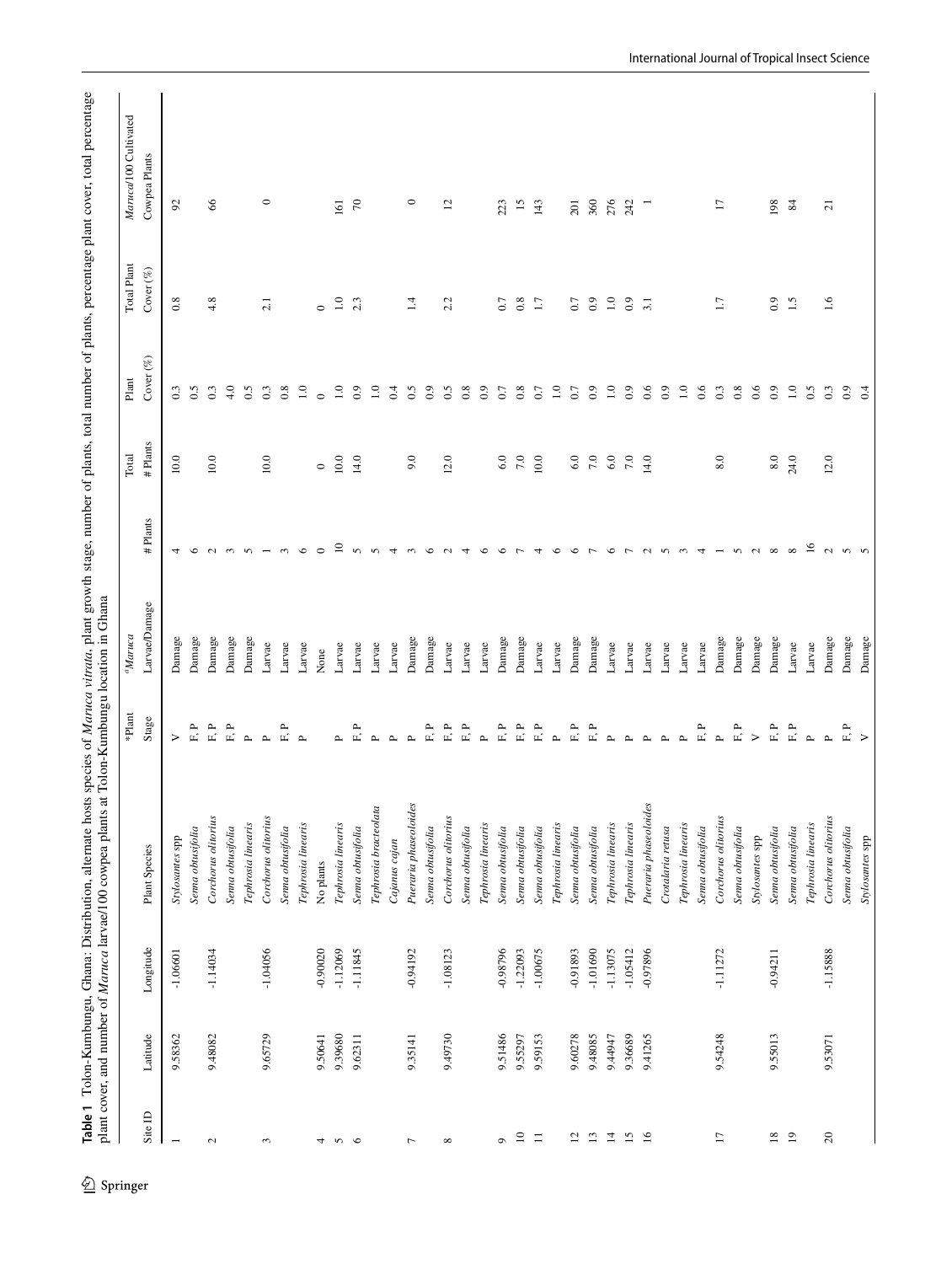|                          |          |                                           |                         | *Plant  | <sup>a</sup> Maruca |         | Total   | Plant          | Total Plant     | Marucal 00 Cultivated |
|--------------------------|----------|-------------------------------------------|-------------------------|---------|---------------------|---------|---------|----------------|-----------------|-----------------------|
| Site ID                  | Latitude | Longitude                                 | Plant Species           | Stage   | Larvae/Damage       | #Plants | #Plants | Cover $(\%)$   | Cover (%)       | Cowpea Plants         |
| $\overline{c}$           | 9.47037  | $-1.126208$                               | Crotalaria quinquefolia |         | Larvae              |         | 10.0    | Ξ              | $\frac{8}{10}$  | 88                    |
|                          |          |                                           | Tephrosia bracteolata   |         | Larvae              |         |         | 0.7            |                 |                       |
| 22                       | 9.60475  | $-1.19699$                                | Senna obtusifolia       | ے<br>تا | Larvae              |         | 7.0     | $\frac{8}{2}$  | 3               | $\approx$             |
|                          |          |                                           | Tephrosia linearis      |         | Larvae              |         |         |                |                 |                       |
| 23                       | 9.65951  | $-1.29041$                                | Senna obtusifolia       |         | Larvae              |         | 9.0     |                |                 |                       |
|                          |          |                                           | Tephrosia bracteolata   |         | Larvae              |         |         | $\Xi$          |                 |                       |
| $\overline{\mathcal{Z}}$ | 9.61829  | $-1.00704$                                | Senna obtusifolia       | 户<br>口  | Larvae              |         | 7.0     | $\frac{8}{2}$  | $\frac{8}{1.8}$ | 208                   |
|                          |          |                                           | Tephrosia bracteolata   |         | Larvae              |         |         |                |                 |                       |
| 25                       | 9.66633  | $-1.18758$                                | Senna obtusifolia       | F.      | Larvae              |         | 10.0    | 0.8            | $\overline{11}$ | 23                    |
|                          |          |                                           | Tephrosia bracteolata   |         | Larvae              |         |         | $\overline{0}$ |                 |                       |
|                          |          |                                           |                         |         | Mean                | 4.8     | 9.3     | $\frac{8}{2}$  | ۲Ū              | 106.3                 |
|                          |          |                                           |                         |         | Standard Error      | 0.37    | 0.84    | 0.08           | 0.19            | 21.18                 |
|                          |          | *V Vegetative, F Flowering, and P Podding |                         |         |                     |         |         |                |                 |                       |

**Table 1** (continued)

Table 1 (continued)

a*Maruca* larvae or *Maruca*-like damage found, plants classifed as alternate or potential alternate hosts, respectively

*Maruca* coexist. The *Fabaceae* plant species found in the survey areas were classifed into three categories based on: 1) presence of *Maruca* larvae on the plants classifed as alternate host, 2) only *Maruca*-like damage found (potential alternate host), and 3) none, where neither *Maruca* nor *Maruca*-like damage, was found. These three categories (larvae, damage, and none) are presented in the Tables [1–](#page-3-0)[5](#page-9-0).

At the Tolon-Kumbungu location in Ghana, nine taxa of plants—namely, *Senna obtusifolia* L., *Tephrosia linearis* (Willd.) Pers., *Tephrosia bracteolata* Guill. & Perr., *Corchorus olitorius* L., *Stylosanthes* spp., *Pueraria phaseoloides* (Roxb.) Benth., *Crotalaria quinquefolia* L., *Cajanus cajan* (L.) Millsp., and *Crotalaria retusa* L. or combinations of them—were found at 24 of the 25 survey sites (Table [1\)](#page-3-0). Most of the plant species were at flowering or podding stages except *Stylosanthes* spp. that was at the vegetative stage. Besides *Stylosanthes* spp, all of them had either only *Maruca* damage symptoms or presence of *Maruca* larvae. No alternate host plants were found at site 4. Numbers and mean cover percentages (n,  $x^2$  SE) for the four most common plant species found at this location were *S. obtusifolia* (20,  $0.96 \pm 0.16$ ), *T. linearis* (9,  $0.83 \pm 0.08$ ), *T. bracteolate* (5,  $0.92 \pm 0.06$ ), and *Corchorus olitorius* (5,  $0.34 \pm 0.04$ ). The average number of potential host plants (larvae, damage, and none) found along the three transects for each site was 9.3 with 1.5% average plant cover (Table [1](#page-3-0)). The average number of *Maruca* larvae on 100 cowpea plants growing in cultivated cowpea felds was 106.3.

Five plant species—namely, *Sesbania sesban* (L.) Merr., *Crotalaria senegalensis* (Pers.), *Tephrosia bracteolata, Vigna racemosa* (G. Don) Hutch. & Dalziel, *T. platycarpa* Guill. & Perr., and combinations of them—were found at 22 of the 25 survey sites at the Bunkure location in Nigeria (Table [2](#page-5-0)). Only two locations had the latter two species. Most of the plant species were at fowering or podding stages except *C. senegalensis* species that was at vegetative stage. All the plant species found had either presence of *Maruca* larvae or only damage symptoms. No alternate host plants were found at sites 8, 9 and 16. The most common species found at this location were *S. sesban*  $(12, 1.29 \pm 0.21)$ , *C. senegalensis*  $(10, 1.35 \pm 0.19)$ , and *T. bracteolata* (8,  $0.81 \pm 0.17$ ). The mean number of host plants found along the three transects for each site was 8.4 with 1.5% average plant cover (Table [2](#page-5-0)). The average number of *Maruca* larvae on 100 cowpea plants growing in cultivated cowpea felds was 7.5.

At the Bomo location in Nigeria, four plant species namely, *V. racemosa*, *C. senegalensis*, *Centrosema pubescens* Benth., and *Sesbania sesban,* or combinations of them—were found in 11 of the 19 survey sites (Table [3](#page-7-0)). All the plant species were at flowering or podding<br> *All the plant species* were at flowering or podding<br> *All the plant species* were at flowering or podding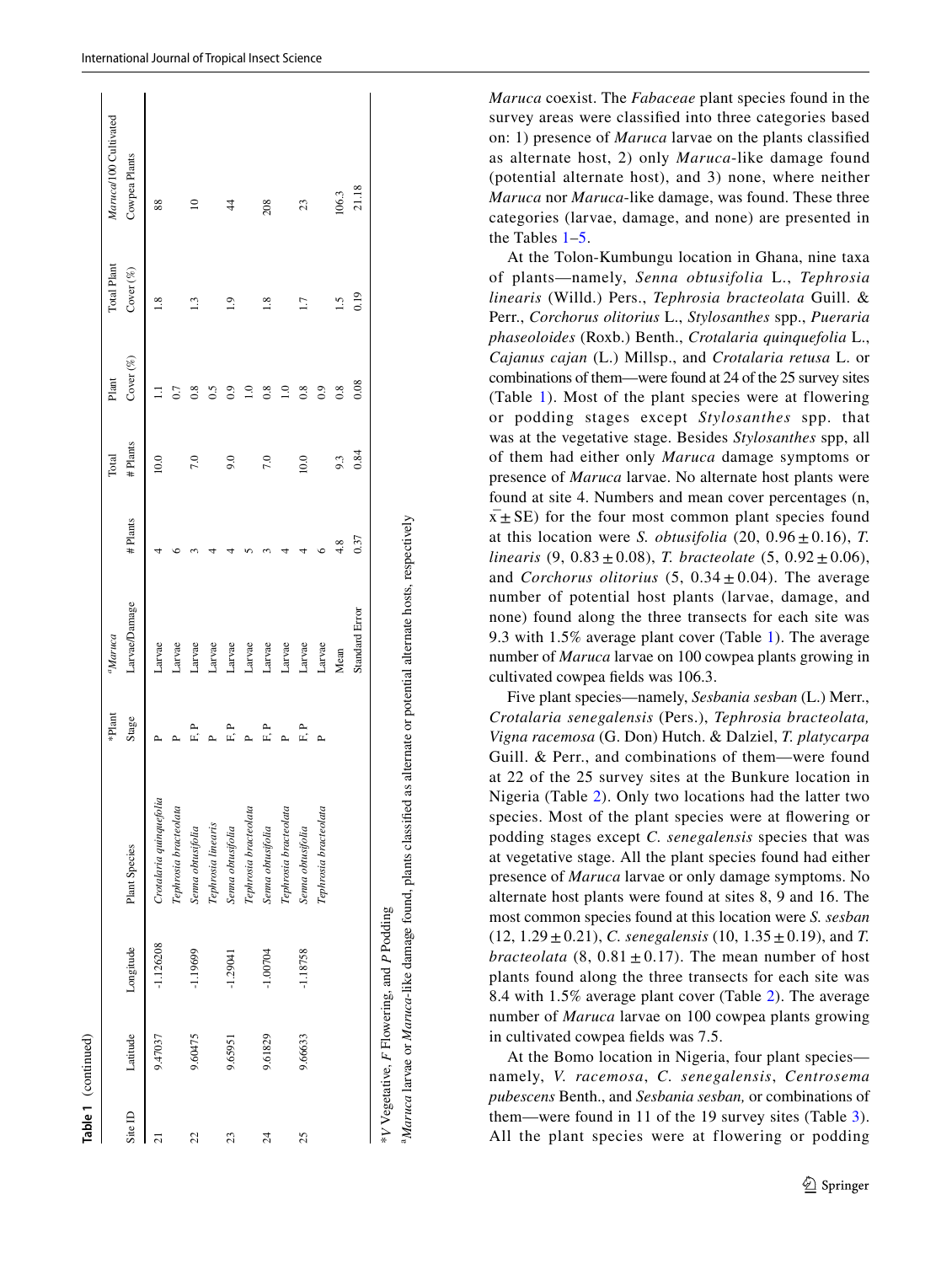<span id="page-5-0"></span>

|                 |             |            |                         | $\ast \text{Plant}$      | $M$ aruca     |                 | Total           | $\mathop{\mathrm{Plant}}$ | Total Plant      | Maruca/100 Cultivated |
|-----------------|-------------|------------|-------------------------|--------------------------|---------------|-----------------|-----------------|---------------------------|------------------|-----------------------|
| Site $ID$       | Latitude    | Longitude  | Plant Species           | Stage                    | larvae/damage | Plants<br>#     | #Plants         | Cover $(\%)$              | Cover (%)        | Cowpea Plants         |
|                 | 11.64036442 | 8.53500009 | Vigna racemosa          | <b>P</b><br>$\mathbb{E}$ | Larvae        | 4               | 17              | 0.5                       | 2.5              | $\circ$               |
|                 |             |            | Sesbania sesban         | F, P                     | Larvae        | $\epsilon$      |                 | 0.6                       |                  |                       |
|                 |             |            | Tephrosia bracteolata   | F.P                      | Larvae        | $\sim$          |                 | $\overline{0.8}$          |                  |                       |
|                 |             |            | Crotalaria senegalensis | F, P                     | Larvae        | つくつ             |                 | 0.6                       |                  |                       |
| $\sim$          | 11.61781923 | 8.68227965 | Sesbania sesban         | ${\tt F, P}$             | Larvae        |                 |                 | 0.8                       | 0.8              | $\circ$               |
| $\epsilon$      | 11.64021299 | 8.67552034 | Crotalaria senegalensis | $\triangleright$         | None          |                 | $\sim$ $\sim$   | $_{0.9}$                  | $_{0.9}$         | $\circ$               |
| $\overline{4}$  | 11.70545070 | 8.63737061 | Crotalaria senegalensis | $\triangleright$         | None          | $\infty$        | $\infty$        | 2.2                       | 2.2              | $\circ$               |
| $\sqrt{2}$      | 11.70603367 | 8.60894575 | Crotalaria senegalensis | F.P                      | Larvae        | $\circ$         | $\circ$         | $\Xi$                     | $\Box$           |                       |
|                 | 11.69757320 | 8.56319127 | Sesbania sesban         | $\Box$                   | Larvae        | $\sim$          | $\overline{10}$ | $_{0.9}$                  | 1.4              | $\Omega$              |
|                 |             |            | Crotalaria senegalensis | $\mathbb{Z}$             | Larvae        | 5               |                 | 0.5                       |                  |                       |
| $\overline{ }$  | 11.71013698 | 8.53350067 | Tephrosia pachycarpa    | <b>P</b><br>E.           | Larvae        |                 | 4               | $_{0.9}$                  | 0.9              |                       |
| $\infty$        | 11.72034553 | 8.50993629 | No plants               |                          |               |                 | $\circ$         | $\circ$                   | $\circ$          |                       |
| $\circ$         | 11.60849065 | 8.48749779 | No plants               |                          |               |                 |                 | $\circ$                   | $\circ$          |                       |
| $\overline{10}$ | 11.65962024 | 8.48592655 | Crotalaria senegalensis | F.P                      | Larvae        |                 | Ξ               | 2.1                       | $\overline{41}$  | 4                     |
|                 |             |            | Sesbania sesban         | $\mathbf{r}$             | Larvae        | 4               |                 | 2.0                       |                  |                       |
| $\equiv$        | 11.66747623 | 8.50880198 | Vigna racemosa          | F, P                     | Larvae        | $\sigma$        | $\overline{ }$  | 0.7                       | 1.2              | $\infty$              |
|                 |             |            | Sesbania sesban         | $\Box$                   | Larvae        | $\sim$          |                 | 0.5                       |                  |                       |
| $\overline{c}$  | 11.61648761 | 8.55753370 | Sesbania sesban         | F.P                      | Larvae        | $\circ$         | $\circ$         | 1.9                       | $\frac{0}{1}$    |                       |
| 13              | 11.64471471 | 8.55240856 | Sesbania sesban         | $\mathbf{r}$<br>E.       | Larvae        | 13              | 13              | 3.0                       | 3.0              | $\Xi$                 |
| $\Xi$           | 11.72368847 | 8.53695549 | Tephrosia bracteolata   | $\Box$                   | None          | $\sim$          | $\sim$          | 0.2                       | 0.2              |                       |
| $15$ $\mu$      | 11.75688541 | 8.53241275 | Tephrosia bracteolata   | $\boxed{\phantom{1}}$    | Damage        | $\infty$        | ന               | 0.3                       | $0.\overline{3}$ | 4                     |
|                 | 11.66158183 | 8.66675412 | No plants               |                          |               | $\circ$         | $\circ$         | $\circ$                   | $\circ$          |                       |
| $\overline{1}$  | 11.64613670 | 8.65819845 | Crotalaria senegalensis | V, F                     | None          | $\circ$         | $\sigma$        | 1.6                       | 1.6              | $\overline{ }$        |
| $18\,$          | 11.63127192 | 8.63893415 | Crotalaria senegalensis | $\geq$                   | None          | $\circ$         | $\circ$         | 1.0                       | 1.0              |                       |
| $\overline{19}$ | 11.61391721 | 8.62249678 | Crotalaria senegalensis | F.P                      | None          | $\circ$         | $\sigma$        | 1.8                       | 1.8              |                       |
| $\Omega$        | 11.65876976 | 8.75347867 | Tephrosia bracteolata   | $\mathbf{L}$             | Damage        | $\circ$         | 16              | 1.3                       | 2.6              | $\circ$               |
|                 |             |            | Sesbania sesban         | F, P                     | Larvae        | $\overline{10}$ |                 | 1.4                       |                  |                       |
| $\overline{c}$  | 11.67271553 | 8.73205067 | Sesbania sesban         | F.P                      | Damage        | $\circ$         | $\vec{a}$       | $\ddot{=}$                | 1.7              | Ξ                     |
|                 |             |            | Tephrosia bracteolata   | $\Box$                   | Damage        | $\Omega$        |                 | 0.8                       |                  |                       |
| 22              | 11.68522105 | 8.71908848 | Tephrosia bracteolata   | $\Box$                   | Larvae        | $\circ$         | 27              | 1.7                       | 5.0              |                       |
|                 |             |            | Sesbania sesban         | F.P                      | Larvae        | $\overline{10}$ |                 | 1.7                       |                  |                       |
|                 |             |            | Crotalaria senegalensis | $\mathbf{L}$             | Larvae        | $\infty$        |                 | 1.7                       |                  |                       |
| 23              | 11.70977543 | 8.73345578 | Sesbania sesban         | F, P                     | Larvae        | $\circ$         | $\overline{10}$ | $_{0.9}$                  | 1.6              |                       |
|                 |             |            | Tephrosia bracteolata   | $\mathbb{E}^*$           | Larvae        | 4               |                 | 0.7                       |                  |                       |
| Z4              | 11.70868647 | 8.71455698 | Sesbania sesban         | $\mathbf{L}^{\prime}$    | Larvae        |                 | $\overline{ }$  |                           | $\overline{1.0}$ |                       |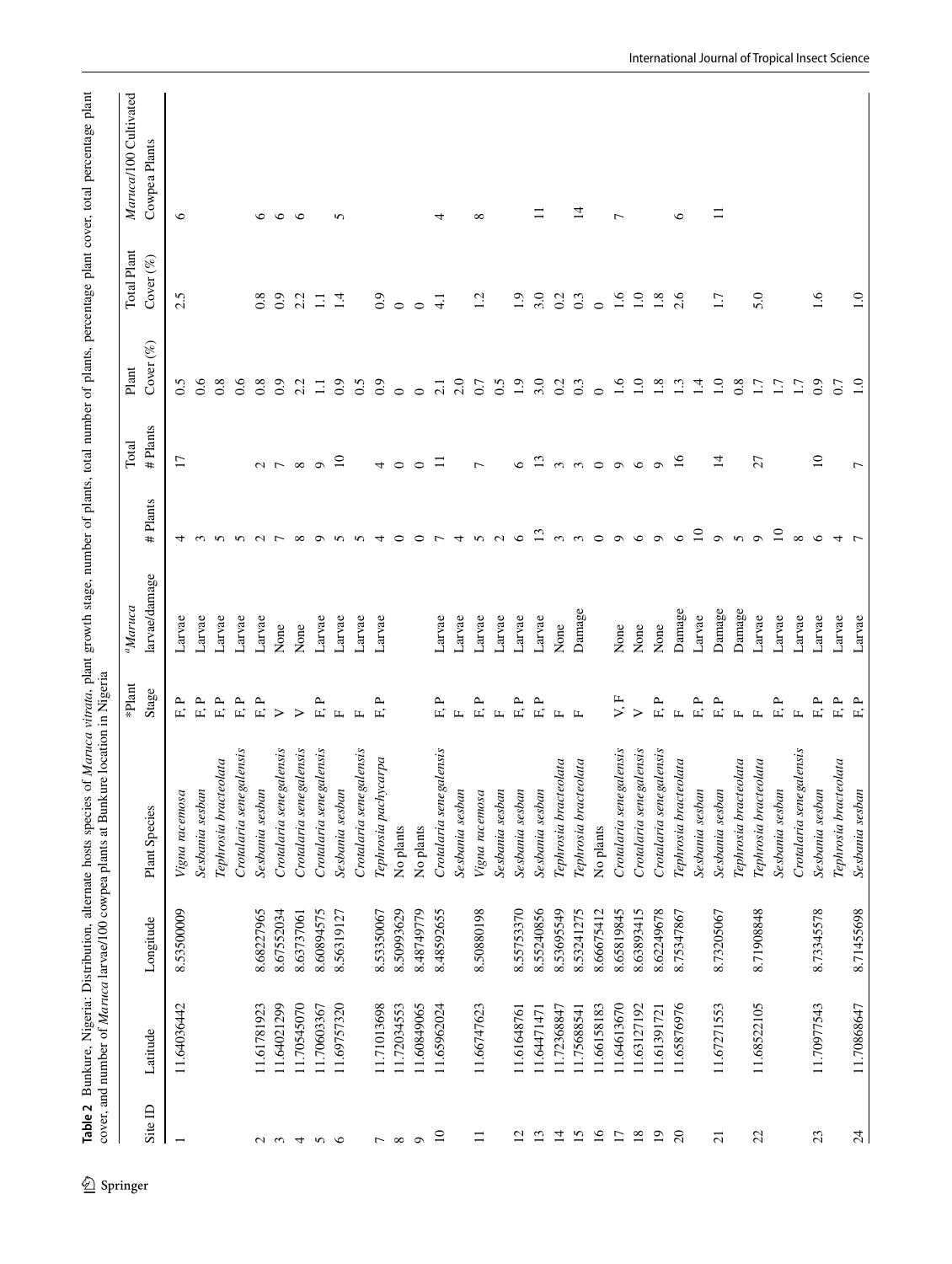|    |                                          |           |                                              | *Plant | <sup>a</sup> Maruca |         | Total   | Plant        | Total Plant  | Maruca/100 Cultivated |
|----|------------------------------------------|-----------|----------------------------------------------|--------|---------------------|---------|---------|--------------|--------------|-----------------------|
|    | Site ID Latitude                         | Longitude | Plant Species                                | Stage  | arvae/damage        | #Plants | #Plants | Cover $(\%)$ | Cover $(\%)$ | Cowpea Plants         |
| ZS |                                          |           | .1.73461084 8.74487234 Tephrosia bracteolata | V.F    | Jamage              |         |         |              |              |                       |
|    |                                          |           |                                              |        | Vlean               |         |         |              |              | 7.5                   |
|    |                                          |           |                                              |        | Standard Error      | 0.54    | 1.23    | 0.12         | 0.25         | 0.86                  |
|    | V Vegetative, F Flowering, and P Podding |           |                                              |        |                     |         |         |              |              |                       |

*V* Vegetative, *F* Flowering, and *P* Podding

<sup>a</sup> Maruca larvae or Maruca-like damage found, plants classified as alternate or potential alternate hosts, respectively *Maruca* larvae or *Maruca*-like damage found, plants classifed as alternate or potential alternate hosts, respectively stages except *C. pubescens* that was at the vegetative stage. Also, all the plant species found had either presence of *Maruca* larvae or only damage symptoms with the exception of two species, *C. senegalensis*, and *C. pubescens,* where neither larvae nor *Maruca*-like damage were found. No alternate host plants were found at sites 1, 4, 5, 9, 10, 12, and 13. The numbers and mean cover percentages for the most common plant species found at this location were *V. racemosa*  $(7, 0.86 \pm 0.14)$  and *Crotalaria senegalensis*  $(4, 0.63 \pm 0.06)$ . The mean number of potential host plants found along the three transects for each site was 4.5 with 1.3% average plant cover (Table [3](#page-7-0)). The average number of *Maruca* larvae found on 100 cowpea plants growing in cultivated cowpea felds was 5.2.

Three species of alternate hosts—namely, *C. retusa, S. pachycarpa,* and *T. bracteolata*, all of which had *Maruca* larvae present—were found at the Ziniaré location in Burkina Faso (Table [4](#page-8-0)). *T. bracteolata* was found only in two locations. The other two species either occurred alone or at two locations in combination. Numbers and mean cover percentages for the most common plant species found at this location were *C. retusa* (8,  $5.1 \pm 2.20$ ) and *S. pachycarpa* (4,  $3.1 \pm 1.77$ ). The mean number of host plants where *Maruca* was found along the three transects for each site was 5.1 with 7.6% plant coverage. Most of the plant species were at the fowering stage with a few also at the podding stage. *Maruca* larvae were not counted in cultivated cowpea felds in Burkina Faso.

At the Bobo Dioulasso location in Burkina Faso, six plant species—namely, *Tephrosia nana* Kotschy & Schweinf.*, Vigna* spp*., T. bracteolata, C. retusa, S. pachycarpa,* and *Crotalaria goreensis* Guill. & Perr.—were verified with *Maruca* larvae present and classifed as alternate hosts (Table [5](#page-9-0) and [6](#page-10-0) )*.* Some plant species occurred either singly or in combination in some locations. All plant species were either at flowering/podding stages except *C. retusa* and *C. goreensis* that were only flowering. The mean cover percentages for the most common plant species found at this location are: *T. nana* (33, 9.4 ±1.67), *Vigna* spp*.,* (20, 8.8 ±1.55), *T. bracteolate* (12, 6.9 ±2.10), *C. retusa* (9, 5.3 ±2.23), and *S. pachycarpa* (7, 2.9 ±1.04). Overall, the average number of host plants where *Maruca* was found along the three transects for each site was 14.0 with 17.9% plant coverage. Similarly, the number of *Maruca* larvae was not counted in cultivated cowpea felds.

### **Discussion**

Our study aimed to assess the distribution and diversity of alternate host plants for *Maruca* in selected, important cowpea-growing countries in West Africa. Generally, the alternate host plants including *Crotolaria*, *Sesbania*, *Tephrosia*, and *Vigna*, species were the most frequently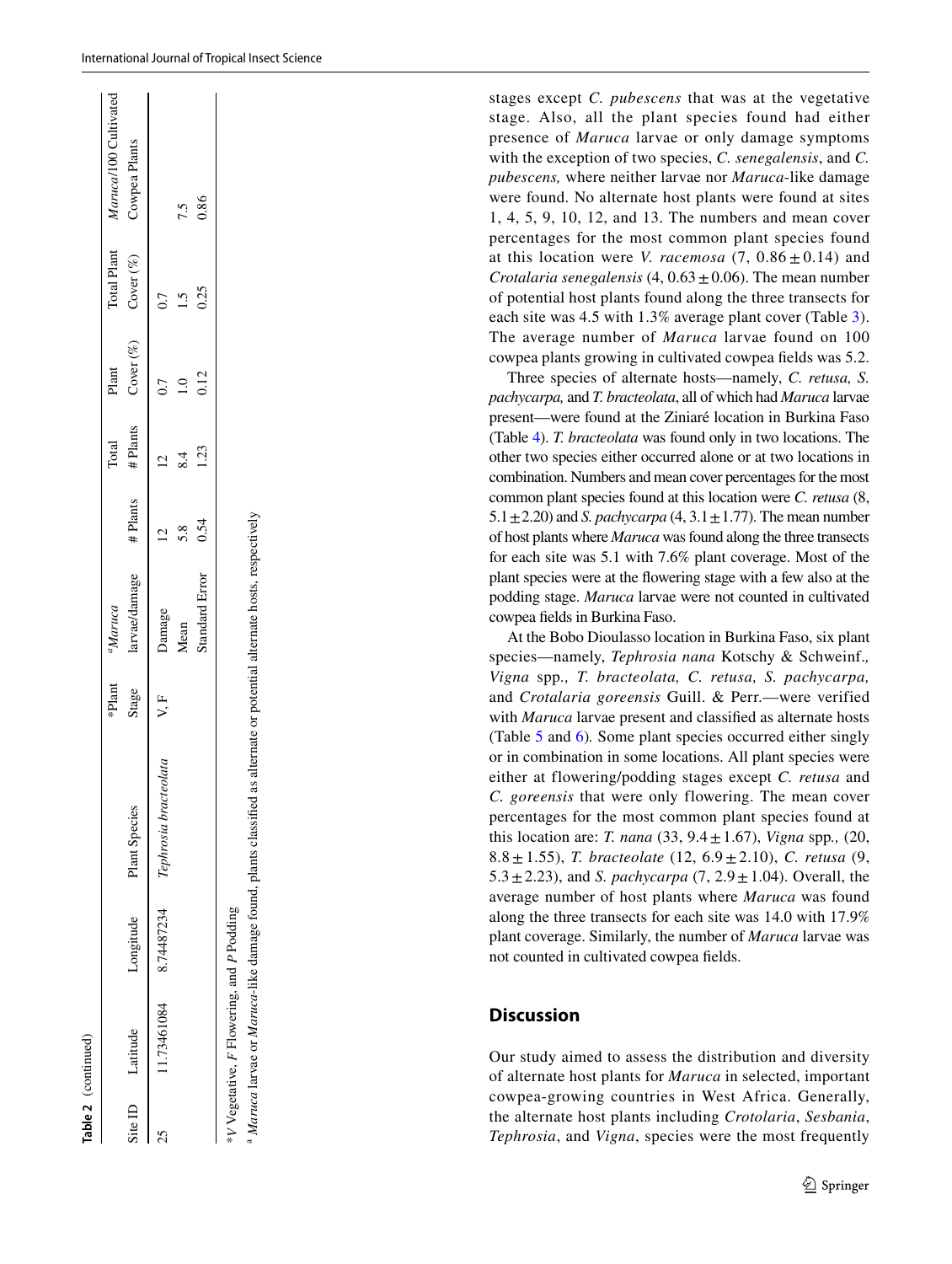<span id="page-7-0"></span>

|                 |             |           |                         | *Plant               | $aMaruca$             |                | Total           | Plant            | <b>Total Plant</b> | Maruca/100 Cultivated |
|-----------------|-------------|-----------|-------------------------|----------------------|-----------------------|----------------|-----------------|------------------|--------------------|-----------------------|
| Site ID         | Latitude    | Longitude | Plant Species           | Stage                | Larvae/damage         | #Plants        | #Plants         | Cover (%)        | Cover $(\%)$       | Cowpea Plants         |
|                 | 11.13999287 | 7.7559723 | No plants               |                      |                       | $\circ$        | $\circ$         | $\circ$          | $\circ$            |                       |
| $\sim$          | 11.17953789 | 7.7689160 | Crotalaria senegalensis | $\mathbf{L}$         | None                  |                |                 | 0.5              | 0.5                | 4                     |
| $\epsilon$      | 11.17129300 | 7.7436321 | Vigna racemosa          | д,<br>$\overline{E}$ | Larvae                | n n            | <b>550</b>      |                  | 1.5                | $\circ$               |
| 4               | 11.19391765 | 7.7324808 | No plants               |                      |                       | $\circ$        |                 | $\circ$          | $\circ$            |                       |
| $\sim$          | 11.21473073 | 7.7339301 | No plants               |                      |                       | $\circ$        | $\circ$         | $\circ$          | $\circ$            |                       |
| $\circ$ $\sim$  | 11.14786319 | 7.7162571 | Vigna racemosa          | F, P                 | None                  | $\circ$        | $\circ$         | Ξ                | $\Xi$              |                       |
|                 | 11.16452975 | 7.7127145 | Crotalaria senegalensis | $\mathbf{L}$         | None                  | $\circ$        | $\circ$         | 0.6              | 6.6                |                       |
| $\infty$        | 11.19234762 | 7.7093731 | Vigna racemosa          | ${\tt F, P}$         | Larvae                | $\circ$        | Ξ               | 0.5              | $\Xi$              | $\circ$               |
|                 |             |           | Crotalaria senegalensis | F.P                  | Larvae                | $\sim$         |                 | 0.6              |                    |                       |
|                 | 11.21251657 | 7.7070784 | No plants               |                      |                       | $\circ$        | 0               | $\circ$          | $\circ$            |                       |
| $\overline{10}$ | 11.15914819 | 7.6809331 | No plants               |                      |                       | $\circ$        | $\circ$         | $\circ$          | $\circ$            |                       |
| $\Box$          | 11.17509588 | 7.6662540 | Vigna racemosa          | p,<br>$\mathbf{r}$   | Larvae                | $\circ$        | $\circ$         | $\overline{0}$ o | 0.4                |                       |
| $\overline{c}$  | 11.18538938 | 7.6830715 | No plants               |                      |                       | $\circ$        | $\circ$         |                  | $\circ$            |                       |
| $\mathbf{r}$    | 11.18658545 | 7.6674138 | No plants               |                      |                       | $\circ$        | $\circ$         | $\circ$          | $\circ$            |                       |
| $\Xi$           | 11.22572976 | 7.6515024 | Crotalaria senegalensis | Щ                    | Larvae                | $\circ$        | $\circ$         | 0.8              | 0.8                |                       |
| 15              | 11.21043449 | 7.6540033 | Vigna racemosa          | F.P                  | Larvae                | $\circ$        | $\circ$         | $\ddot{=}$       | $\frac{0}{1}$      | $\sim$ $\sim$         |
| $\overline{16}$ | 11.19310951 | 7.6292119 | Vigna racemosa          | 户<br>口               | Larvae                | $\circ$        | $\circ$         | 0.8              | $0.\overline{8}$   |                       |
| $\overline{17}$ | 11.16617967 | 7.5955768 | No plants               |                      |                       | $\circ$        | $\circ$         | $\circ$          | $\circ$            |                       |
| $\frac{8}{18}$  | 11.17995267 | 7.6108720 | Sesbania sesban         | F, P                 | Larvae                | $\overline{ }$ | $\overline{16}$ | 0.6              | 14.3               |                       |
|                 |             |           | Vigna racemosa          | ${\bf F}$ .P         | Larvae                | $\circ$        |                 | 0.7              |                    |                       |
|                 |             |           | Centrosema pubescens    | $\geq$               | None                  | $\frac{1}{2}$  |                 | 13.0             |                    |                       |
| $\overline{0}$  | 11.19049989 | 7.5831448 | Sesbania sesban         | F, P                 | Larvae                |                | $\overline{c}$  | 0.8              | 1.8                |                       |
|                 |             |           | Centrosema pubescens    | $\triangleright$     | None                  | $\circ$        |                 | 1.0              |                    |                       |
|                 |             |           |                         |                      | Mean                  | 3.7            | 4.5             | 1.0              | 1.3                | 5.2                   |
|                 |             |           |                         |                      | <b>Standard Error</b> | 0.59           | 1.09            | 0.55             | 0.74               | 1.16                  |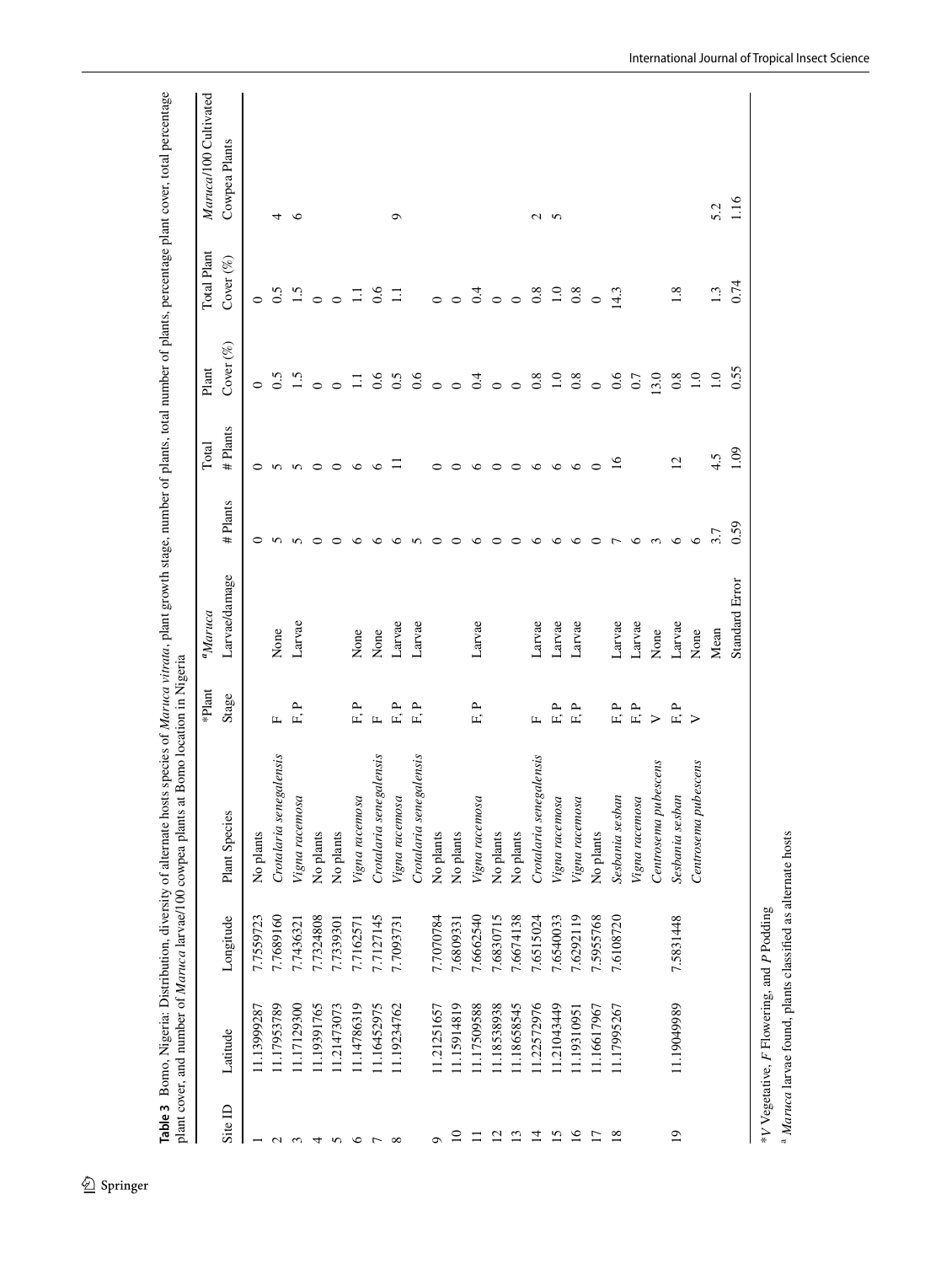<span id="page-8-0"></span>

|  |  | Table 4 Ziniare, Burkina Faso: Distribution, diversity of alternate hosts species of Maruca vitrata, plant growth stage, number of plants, total |  |  |  |  |  |
|--|--|--------------------------------------------------------------------------------------------------------------------------------------------------|--|--|--|--|--|
|  |  | number of plants, percentage plant cover, and total percentage plant cover at Ziniare location in Burkina Faso                                   |  |  |  |  |  |

| Site ID        | Latitude  | Longitude | <b>Plant Species</b>  | *Plant<br>Stage           | <sup>a</sup> Maruca<br>Larvae/Damage | # Plants       | Total<br># Plants | Plant<br>Cover $(\%)$ | <b>Total Plant</b><br>Cover $(\%)$ |
|----------------|-----------|-----------|-----------------------|---------------------------|--------------------------------------|----------------|-------------------|-----------------------|------------------------------------|
|                | 12.602711 | 1.440205  | Crotalaria retusa     | $\boldsymbol{\mathrm{F}}$ | Larvae                               | 5              | 16                | 0.3                   | 0.8                                |
|                |           |           | Sesbania pachycarpa   | F, P                      | Larvae                               | 11             |                   | 0.5                   |                                    |
| $\overline{2}$ | 12.538133 | 1.387176  | Crotalaria retusa     | F                         | Larvae                               | $\overline{c}$ | $\overline{c}$    | 0.3                   | 0.3                                |
| 3              | 12.522327 | 1.370214  | Crotalaria retusa     | $\mathbf{F}$              | Larvae                               | 3              | 3                 | 15.4                  | 15.4                               |
| 4              | 12.653579 | 1.320516  | Sesbania pachycarpa   | F, P                      | Larvae                               | 7              | 7                 | 4.4                   | 4.4                                |
| 5              | 12.579998 | 1.333505  | Crotalaria retusa     | F                         | Larvae                               | 3              | 11                | 1.6                   | 1.6                                |
|                |           |           | Sesbania pachycarpa   | F, P                      | Larvae                               | 8              |                   | 0.01                  |                                    |
| 6              | 12.582069 | 1.358098  | Crotalaria retusa     | F                         | Larvae                               | 4              | 4                 | 14.1                  | 14.1                               |
| 7              | 12.583691 | 1.360641  | Crotalaria retusa     | F                         | Larvae                               |                | 1                 | 3.7                   | 3.7                                |
| 8              | 12.583260 | 1.375090  | Crotalaria retusa     | F                         | Larvae                               | 5              | 5                 | 5.2                   | 5.2                                |
| 9              | 12.583545 | 1.376891  | Sesbania pachycarpa   | F, P                      | Larvae                               | 4              | 4                 | 7.5                   | 7.5                                |
| 10             | 12.583858 | 1.378756  | Tephrosia bracteolata | F, P                      | Larvae                               | 3              | 3                 | 30.1                  | 30.1                               |
| 11             | 12.583924 | 1.378775  | Crotalaria retusa     | F                         | Larvae                               |                |                   | 0.3                   | 0.3                                |
| 12             | 12.583216 | 1.378859  | Tephrosia bracteolata | F, P                      | Larvae                               | 4              | 4                 | 8.2                   | 8.2                                |
|                |           |           |                       |                           | Mean                                 | 4.4            | 5.1               | 6.5                   | 7.6                                |
|                |           |           |                       |                           | <b>Standard Error</b>                | 0.74           | 1.27              | 2.26                  | 2.51                               |

\**F* Flowering and *P* Podding

<sup>a</sup> Maruca larvae found, plants classified as alternate hosts

encountered among sites and locations. *Crotalaria* species were commonly found in all the fve survey locations in Ghana, Nigeria, and Burkina Faso. *Tephrosia* species were found mostly at Tolon-Kumbungu (Ghana), Bunkure (Nigeria), and Bobo Dioulasso (Burkina Faso). *Sesbania* species were found at Bomo (Nigeria) and the two locations in Burkina Faso. *Vigna* species were found at both Bunkure and Bomo (Nigeria), and Bobo Dioulasso (Burkina Faso). *Senna obtusifolia* was especially prominent in Tolon-Kumbungu (Ghana). Previous studies have identifed most of these species as alternate hosts of *Maruca* (Tamò et al. [2002](#page-13-6); Arodokoun et al. [2003](#page-12-15)), corroborating our fndings. There were instances where only damage symptoms were observed on the plants and those plants were classifed as potential alternate hosts of *Maruca*. Also, there were plants where neither *Maruca* larvae nor *Maruca*-like damage were found. This occurred especially at the Bomo (Nigeria) location. These same plant species, however, except for *Centrosema pubescens*, had *Maruca* larvae or damage at other locations. There were sites where no plant species were found because of scarce vegetation or poor accessibility, especially at Bomo. Unlike the higher numbers of *Maruca* larvae found on the cowpea plants in Ghana, few *Maruca* larvae were found on cowpea plants in Nigeria because the growers had sprayed their crops with chemical insecticides prior to conducting the survey or the pest pressure was low that year. Another challenge was sorting through the many plant species that

were encountered during the surveys. Future studies could address this by focusing on the major known alternate species at a location.

The extensive distribution and diversity of the alternate plant species within the surveyed locations indicate that they could be used as refuges when *Bt* cowpea is introduced. Many *Maruca* larvae were found on both cowpea plants on the farms and alternate hosts growing within 200 m of the farms in Tolon-Kumbungu (Ghana), and Bunkure (Nigeria) locations. While the presence of *Maruca* larvae on cowpea plants was not determined in Burkina Faso, earlier studies by Traore et al. ([2014](#page-13-7)) reported that *Maruca* populations overlapped on cultivated cowpea and alternate hosts plants during the rainy season in southwestern Burkina Faso. These observations suggest that adult *Maruca* emerging from cultivated cowpea and alternate host plants in close vicinity are very likely to mix and mate. Small farms embedded in areas with alternate hosts particularly could beneft. For example, a one-hectare farm  $(10,000 \text{ m}^2)$  potentially could attract *Maruca* from a radius of 200 m (or more). In this case, *Maruca* would be attracted from a minimum area of  $125,600 \text{ m}^2$ , which is more than 12 times the size of the farm. Likewise, half, quarter, and one-tenth hectare farms would attract *Maruca* from proportionally larger areas, that is, more than 25, 50, and 125 times larger, respectively. Consequently, when *Bt* cowpea is planted in similar environments, resistant moths could mate with susceptible moths, which lowers the frequency of the resistance alleles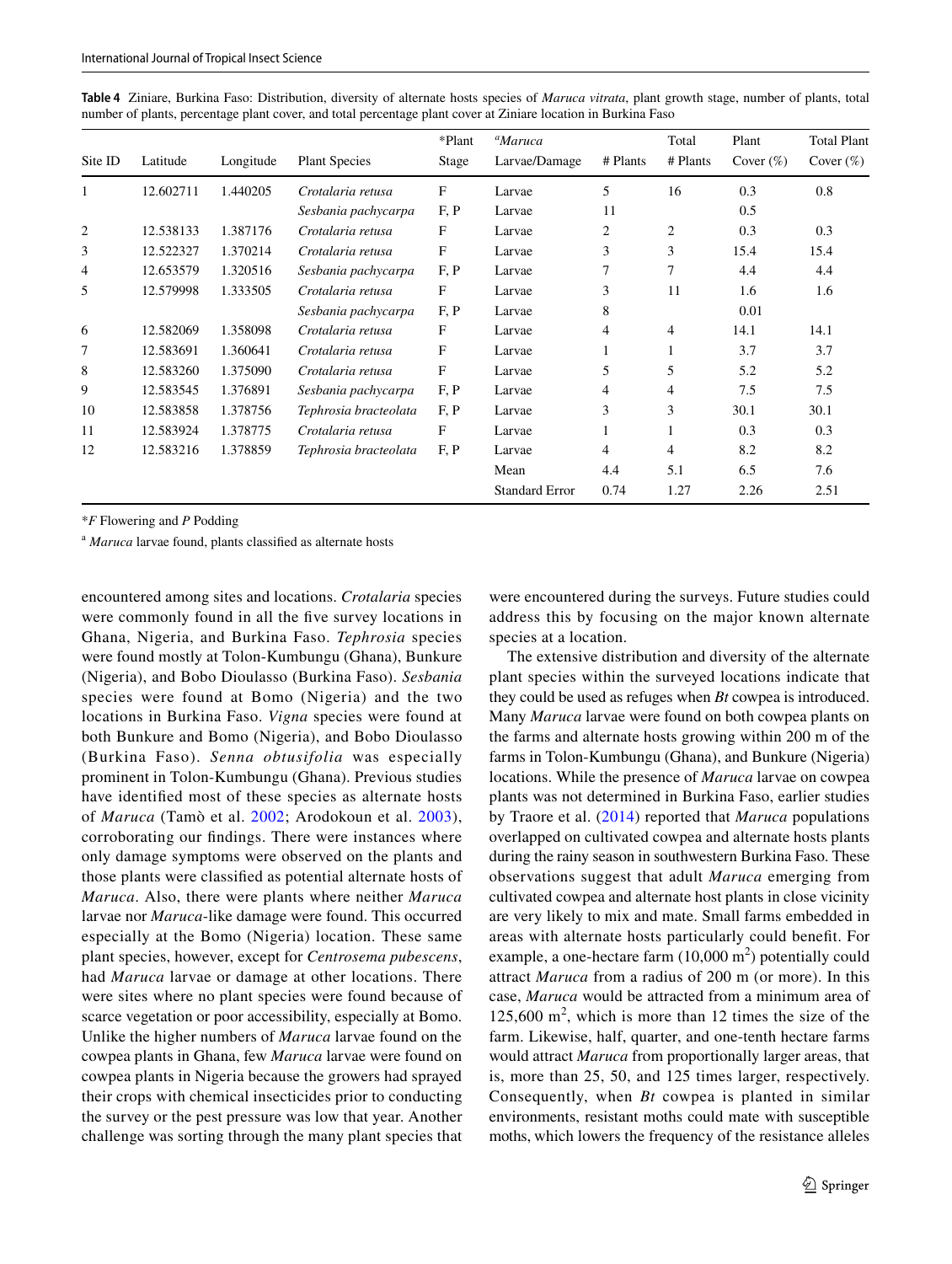<span id="page-9-0"></span>**Table 5** Distribution, diversity of alternate hosts species of *Maruca vitrata*, plant growth stage, number of plants, and percentage plant cover at Bobo Dioulasso location in Burkina Faso (Part 1)

|         |           |             |                       | Plant                     | <sup>a</sup> Maruca |                | Total       | Plant        | <b>Total Plant</b> |
|---------|-----------|-------------|-----------------------|---------------------------|---------------------|----------------|-------------|--------------|--------------------|
| Site ID | Latitude  | Longitude   | <b>Plant Species</b>  | Stage                     | Larvae/Damage       | # Plants       | # Plants    | Cover $(\%)$ | Cover (%)          |
| 1       | 11.363926 | -4.357493   | Crotalaria retusa     | $\rm F$                   | Larvae              | 10             | 10          | 21.6         | 21.6               |
| 2       | 11.401730 | -4.059483   | Vigna spp.            | F, P                      | Larvae              | 7              | 12          | 22.7         | 30.9               |
|         |           |             | Vigna spp.            | F, P                      | Larvae              | 5              |             | 8.2          |                    |
| 3       | 11.523662 | -3.988279   | Tephrosia nana        | F, P                      | Larvae              | 21             | 28          | 15.8         | 17.2               |
| 4       | 11.495369 | $-4.007024$ | Sesbania pachycarpa   | F, P                      | Larvae              | $\tau$         |             | 1.4          |                    |
| 5       | 11.383900 | -4.078004   | Tephrosia nana        | F, P                      | Larvae              | 8              | 23          | 3.2          | 3.3                |
|         |           |             | Tephrosia nana        | F, P                      | Larvae              | 15             |             | 0.1          |                    |
| 6       | 11.351522 | $-4.120257$ | Sesbania pachycarpa   | F, P                      | Larvae              | 5              | 14          | 5.3          | 5.5                |
|         |           |             | Tephrosia bracteolata | F, P                      | Larvae              | 9              |             | 0.2          |                    |
| 7       | 11.294763 | $-4.201514$ | Tephrosia nana        | F, P                      | Larvae              | 11             | 24          | 30.2         | 75.7               |
|         |           |             | Tephrosia nana        | F, P                      | Larvae              | 6              |             | 15.4         |                    |
|         |           |             | Tephrosia nana        | F, P                      | Larvae              | 7              |             | 30.1         |                    |
| 8       | 11.193713 | -3.981966   | Tephrosia nana        | F, P                      | Larvae              | 10             | 13          | 0.7          | 4.6                |
|         |           |             | Crotalaria retusa     | $\boldsymbol{\mathrm{F}}$ | Larvae              | 3              |             | 3.9          |                    |
| 9       | 10.847111 | $-4.610803$ | Crotalaria goreensis  | F                         | Larvae              | 2              | 8           | 0.003        | 1.0                |
|         |           |             | Tephrosia nana        | F, P                      | Larvae              | 6              |             | 1.0          |                    |
| 10      | 10.756940 | $-4.718950$ | Sesbania pachycarpa   | F, P                      | Larvae              | 5              | 16          | 7.7          | 15.1               |
|         |           |             | Tephrosia nana        | $\mathbf F$               | Larvae              | 11             |             | 7.4          |                    |
| 11      | 10.784480 | $-4.695112$ | Tephrosia nana        | F, P                      | Larvae              | 17             | 22          | 3.9          | 11.5               |
|         |           |             | Tephrosia bracteolata | F, P                      | Larvae              | 5              |             | 7.6          |                    |
| 12      | 10.783881 | $-4.694111$ | Vigna spp.            | F, P                      | Larvae              | $\mathbf{1}$   | 29          | 15.5         | 52.3               |
| 13      | 10.851357 | $-4.608559$ | Crotalaria goreensis  | F                         | Larvae              | 6              |             | 15.5         |                    |
|         |           |             | Tephrosia nana        | F, P                      | Larvae              | 9              |             | 1.0          |                    |
|         |           |             | Crotalaria retusa     | F                         | Larvae              | 4              |             | 6.1          |                    |
|         |           |             | Tephrosia bracteolata | F, P                      | Larvae              | 6              |             | 0.001        |                    |
|         |           |             | Vigna spp.            | F, P                      | Larvae              | 3              |             | 14.2         |                    |
| 14      | 10.960695 | -4.449583   | Vigna spp.            | F, P                      | Larvae              | 6              | 17          | 0.003        | 14.5               |
|         |           |             | Tephrosia bracteolata | F, P                      | Larvae              | 5              |             | 3.0          |                    |
|         |           |             | Tephrosia nana        | F, P                      | Larvae              | 6              |             | 11.5         |                    |
| 15      | 11.013442 | -4.397813   | Vigna spp.            | F, P                      | Larvae              | 5              | 24          | 0.003        | 32.6               |
|         |           |             | Tephrosia nana        | F, P                      | Larvae              | 10             |             | 11.5         |                    |
|         |           |             | Vigna spp.            | F, P                      | Larvae              | 3              |             | 15.6         |                    |
|         |           |             | Crotalaria goreensis  | $\boldsymbol{\mathrm{F}}$ | Larvae              | 6              |             | 5.5          |                    |
| 16      | 11.097236 | $-4.315528$ | Crotalaria goreensis  | ${\bf F}$                 | $\rm Larvac$        | $\mathfrak{c}$ | $\,$ 8 $\,$ | $21.6\,$     | 40.3               |
|         |           |             | Tephrosia nana        | F, P                      | Larvae              | 3              |             | 18.7         |                    |
| 17      | 11.096933 | $-4.614221$ | Vigna spp.            | F, P                      | Larvae              | 4              | 13          | $3.5\,$      | 4.2                |
|         |           |             | Tephrosia nana        | F, P                      | Larvae              | 9              |             | $0.7\,$      |                    |
| 18      | 11.068907 | $-4.772015$ | Tephrosia bracteolata | F, P                      | Larvae              | 6              | 15          | $3.2\,$      | 23.7               |
|         |           |             | Vigna spp.            | F, P                      | Larvae              | 5              |             | 0.9          |                    |
|         |           |             | Tephrosia bracteolata | F, P                      | Larvae              | 4              |             | 19.6         |                    |
| 19      | 10.985292 | -4.837563   | Sesbania pachycarpa   | F, P                      | Larvae              | 8              | 29          | $2.8\,$      | 6.6                |
|         |           |             | Tephrosia bracteolata | F, P                      | Larvae              | 11             |             | 0.003        |                    |
|         |           |             | Tephrosia bracteolata | F, P                      | Larvae              | 10             |             | $3.8\,$      |                    |
| 20      | 10.978962 | -4.848805   | Vigna spp.            | F, P                      | Larvae              | 6              | 6           | 3.0          | 3.0                |

\**F* Flowering and *P* Podding

<sup>a</sup> Maruca larvae found, plants classified as alternate hosts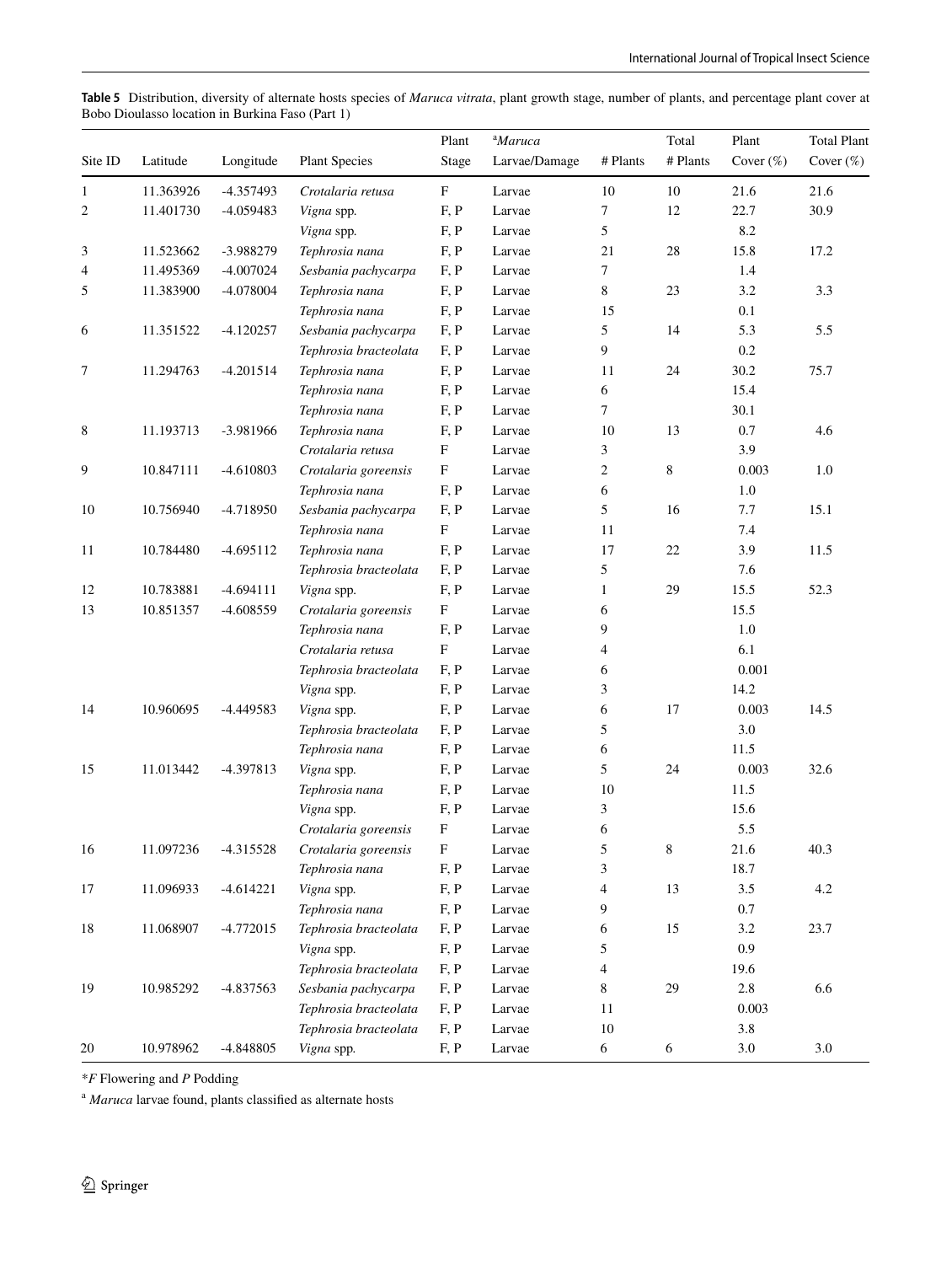<span id="page-10-0"></span>

| Table 6 Distribution, diversity of alternate hosts species of Maruca vitrata, plant growth stage, number of plants, and percentage plant cover at |  |
|---------------------------------------------------------------------------------------------------------------------------------------------------|--|
| Bobo Dioulasso location in Burkina Faso (Part 2 with means)                                                                                       |  |

|         |           |             |                       | Plant                     | <sup>a</sup> Maruca |                          | Total          | Plant        | <b>Total Plant</b> |
|---------|-----------|-------------|-----------------------|---------------------------|---------------------|--------------------------|----------------|--------------|--------------------|
| Site ID | Latitude  | Longitude   | <b>Plant Species</b>  | Stage                     | Larvae/Damage       | # Plants                 | # Plants       | Cover $(\%)$ | Cover $(\%)$       |
| 21      | 11.083893 | $-4.663021$ | Tephrosia bracteolata | F, P                      | Larvae              | 5                        | 12             | 4.2          | 23.6               |
|         |           |             | Vigna spp.            | F, P                      | Larvae              | $\tau$                   |                | 19.4         |                    |
| 22      | 11.121591 | $-4.492918$ | Tephrosia nana        | F, P                      | Larvae              | $\overline{\mathcal{L}}$ | 34             | $0.8\,$      | 33.0               |
|         |           |             | Crotalaria retusa     | $\boldsymbol{\mathrm{F}}$ | Larvae              | 10                       |                | 7.5          |                    |
|         |           |             | Vigna spp.            | F, P                      | Larvae              | $\overline{c}$           |                | 13.2         |                    |
|         |           |             | Crotalaria retusa     | $\mathbf F$               | Larvae              | 9                        |                | 0.005        |                    |
|         |           |             | Tephrosia nana        | F, P                      | Larvae              | 9                        |                | 11.5         |                    |
| 23      | 11.203598 | -4.398504   | Tephrosia nana        | F, P                      | Larvae              | 14                       | 14             | 31.1         | 31.1               |
| 24      | 11.417590 | $-4.436721$ | Tephrosia nana        | F, P                      | Larvae              | 5                        | 5              | 30.1         | 30.1               |
| 25      | 11.618431 | $-4.577209$ | Sesbania pachycarpa   | F, P                      | Larvae              | 2                        | 6              | 2.5          | 4.5                |
|         |           |             | Crotalaria retusa     | F, P                      | Larvae              | $\overline{4}$           |                | 2.0          |                    |
| 26      | 11.620683 | $-4.564374$ | Tephrosia nana        | F, P                      | Larvae              | 8                        | $\,8\,$        | 10.2         | 10.2               |
| 27      | 11.691362 | $-4.527594$ | Tephrosia nana        | $\boldsymbol{\mathrm{F}}$ | Larvae              | $\mathbf{1}$             | $\overline{4}$ | 6.8          | 10.9               |
|         |           |             | Tephrosia nana        | F, P                      | Larvae              | 3                        |                | 4.1          |                    |
| 28      | 11.690357 | $-4.526324$ | Sesbania pachycarpa   | F, P                      | Larvae              | 4                        | $\overline{4}$ | 0.006        | 0.006              |
| 29      | 11.780450 | $-4.516463$ | Tephrosia nana        | F, P                      | Larvae              | 8                        | 20             | 1.1          | 30                 |
|         |           |             | Tephrosia nana        | F, P                      | Larvae              | $\mathbf{1}$             |                | 14.3         |                    |
|         |           |             | Tephrosia nana        | $\boldsymbol{\mathrm{F}}$ | Larvae              | 6                        |                | 13.8         |                    |
|         |           |             | Crotalaria retusa     | $\boldsymbol{\mathrm{F}}$ | Larvae              | 5                        |                | 0.8          |                    |
| 30      | 11.512473 | -4.490122   | Sesbania pachycarpa   | F, P                      | Larvae              | 10                       | 10             | 0.5          | 0.5                |
| 31      | 11.513628 | -4.490196   | Crotalaria retusa     | F                         | Larvae              | 8                        | 13             | 0.3          | 3.3                |
|         |           |             | Vigna spp.            | F, P                      | Larvae              | 5                        |                | 3.0          |                    |
| 32      | 11.192714 | -3.896319   | Vigna spp.            | F, P                      | Larvae              | 5                        | 5              | 4.2          | 4.2                |
| 33      | 11.192781 | -3.896094   | Vigna spp.            | F, P                      | Larvae              | 4                        | 11             | 14.2         | 24.5               |
|         |           |             | Tephrosia bracteolata | F, P                      | Larvae              | 7                        |                | 10.3         |                    |
| 34      | 11.193407 | $-3.896113$ | Vigna spp.            | F, P                      | Larvae              | 5                        | 5              | 3.5          | 3.5                |
| 35      | 11.205040 | $-3.822919$ | Vigna spp.            | F, P                      | Larvae              | 3                        | $\overline{4}$ | 3.2          | 4.0                |
|         |           |             | Tephrosia nana        | F, P                      | Larvae              | $\mathbf{1}$             |                | $0.8\,$      |                    |
| 36      | 11.202236 | $-3.793131$ | Tephrosia nana        | F, P                      | Larvae              | 5                        | 11             | 1.0          | 9.5                |
|         |           |             | Tephrosia nana        | F, P                      | Larvae              | $\mathbf{1}$             |                | 0.002        |                    |
|         |           |             | Tephrosia nana        | F, P                      | Larvae              | 5                        |                | 8.5          |                    |
| 37      | 11.222421 | $-3.726286$ | Tephrosia nana        | F, P                      | Larvae              | 3                        | 12             | $1.2\,$      | 20.4               |
|         |           |             | Crotalaria retusa     | F                         | Larvae              | $\overline{c}$           |                | 5.5          |                    |
|         |           |             | Tephrosia nana        | F, P                      | Larvae              | 6                        |                | 8.3          |                    |
|         |           |             | Vigna spp.            | F, P                      | Larvae              | $\mathbf{1}$             |                | 5.4          |                    |
| 38      | 11.230347 | $-3.716379$ | Tephrosia nana        | F, P                      | Larvae              | 16                       | 16             | $10.2\,$     | 10.2               |
| 39      | 11.193137 | -3.998305   | Vigna spp.            | F, P                      | Larvae              | $\sqrt{2}$               | $18\,$         | 12.7         | 40.9               |
|         |           |             | Tephrosia nana        | F, P                      | Larvae              | 5                        |                | 5.1          |                    |
|         |           |             | Vigna spp.            | F, P                      | Larvae              | $\sqrt{2}$               |                | 13.6         |                    |
|         |           |             | Tephrosia bracteolata | F, P                      | Larvae              | 9                        |                | 9.5          |                    |
| 40      | 11.221571 | $-4.472499$ | Tephrosia bracteolata | F, P                      | Larvae              | 10                       | $10\,$         | 21.6         | 21.6               |
|         |           |             |                       |                           | Mean                | 6.3                      | 14.0           | $\ \, 8.0$   | 17.9               |
|         |           |             |                       |                           | Standard Error      | 0.41                     | 1.28           | $\rm 0.88$   | 2.67               |

\**F* Flowering and *P* Podding

<sup>a</sup> *Maruca* larvae found, plants classifed as alternate hosts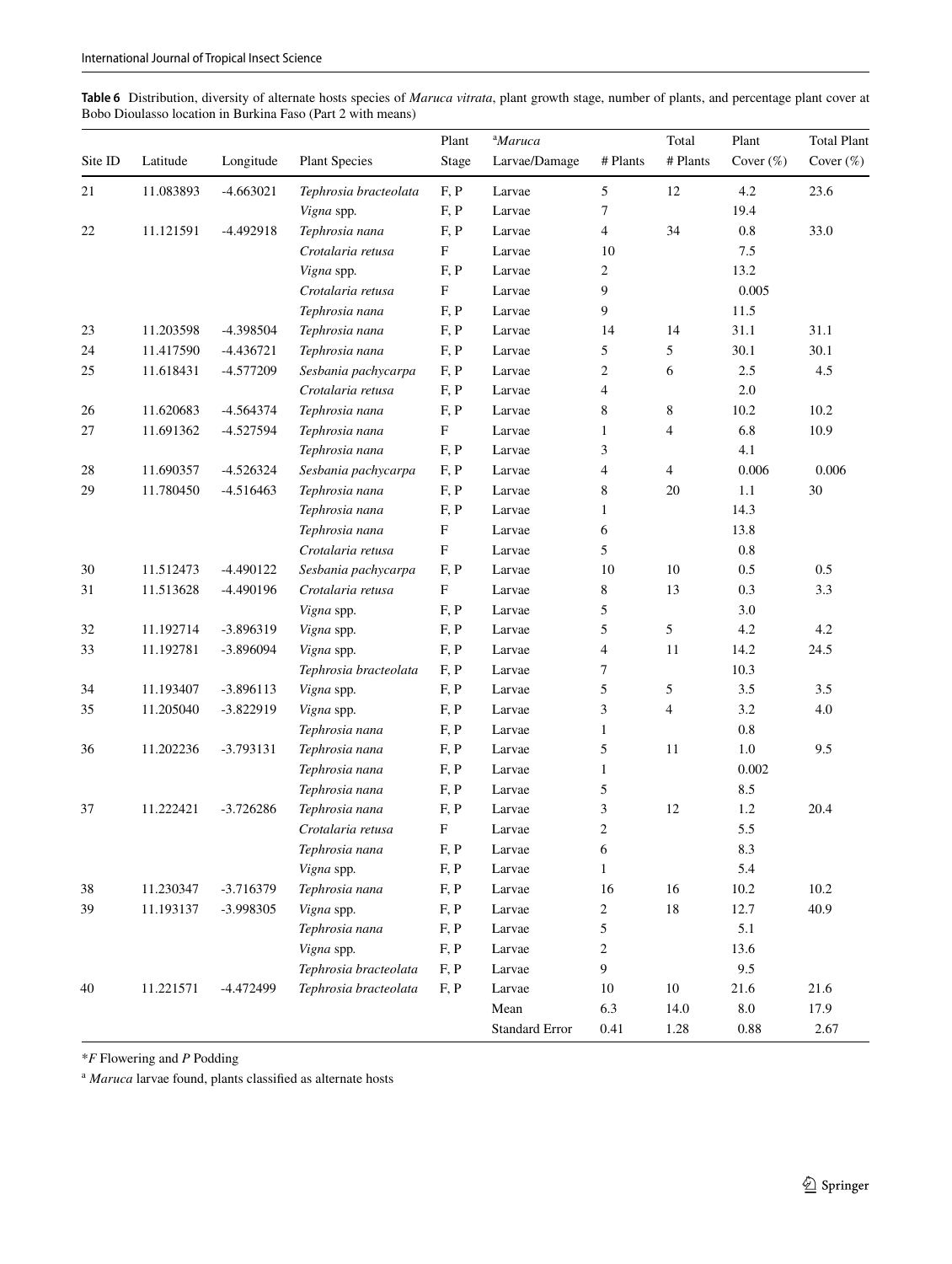(Roush [1997](#page-13-8); Gould [1998\)](#page-12-16). This random mating of moths will help delay and perhaps prevent *Maruca* from developing resistance to the *Bt* toxin.

In this study, many *Maruca* larvae were found on alternate hosts during the rainy season. Traore et al. [\(2014](#page-13-7)) reported that during the dry season, *Maruca* maintained a permanent population on the wild host plants *Mucuna poggei* Taub. and *Daniella oliveri* Rolfe in Burkina Faso. Arodokoun et al. [\(2003\)](#page-12-15) also found *Maruca* in the dry season in southern and central Benin. There is evidence that *Maruca* moths migrate to the north during the rainy season and disperse from local wild hosts (Bottenberg et al. [1997](#page-12-17); Ba et al. [2009](#page-12-18); Margam et al. [2010\)](#page-12-19).

Utilization of wild hosts plants can be an effective component of IRM strategies for transgenic crops (Jackson et al. [2008\)](#page-12-20). Establishing refuges, however, will be required at some locations where alternate hosts plants are not found or production is low. In fact, Margam et al. [\(2010](#page-12-19)) after surveying a total of 67 sites in proximity to cowpea felds in the Sudan Savannah (Kano, Nigeria), the Northern Guinea Savannah (Zaria, Nigeria), and the Sahel Savannah (Maradi, Niger) ecological zones, indicated that alternate host plants for *Maruca* are scarce or absent during the cowpea-growing season in these areas. Their fndings were inconsistent with earlier studies that showed an abundance of alternate hosts in West Africa (Atachi and Djihou [1994](#page-12-21); Tamò et al. [2002](#page-13-6); Arodokoun et al. [2003\)](#page-12-15). They hypothesized that the lack of alternate hosts in their survey was likely due to the northerly arid region of the survey. They concluded that since *Maruca* is migratory into those northerly arid regions and becomes locally extinct at the end of each growing season, the lack of alternate hosts would not impact IRM strategies (Margam et al. [2010](#page-12-19)). While our study had some geographical overlap with the Margam et al. ([2010\)](#page-12-19) study, our survey areas were focused more in the semi-arid cowpea zones where more alternate hosts would be expected (Ba et al. [2019\)](#page-12-5). It is noteworthy that our study was qualitative and only identifed the potential for *Maruca* production. Further quantitative studies are needed to determine *Maruca* population sizes that originate from alternate hosts relative to those that originate from cultivated cowpea in order to model their potential for use in an IRM plan.

Another way to increase the number of *Maruca* that originate from alternate hosts includes the use of a cultivated crop, e.g., pigeon pea, *Cajanus cajan*. This crop is an alternate host for *Maruca* in Ghana and could be planted as a refuge as well as food for the growers. The refuge can be comprised of cultivated non-transgenic crop plants or perhaps any other host plants that can support significant population sizes for the targeted insect pest species (Agunbiade et al. [2014](#page-12-22)). Vacher et al. ([2003](#page-13-9)) suggested refuge fractions of less than 25% will minimize pest density while efficiently delaying resistance. Further studies should be done to ascertain the appropriate refuge percentage required for *Bt* cowpea to ensure effective insect resistance management. The high dose/refuge strategy is considered central to managing resistance to *Bt* toxins (Carrière et al. [2010](#page-12-9); Campagne et al. [2016\)](#page-12-10). Pod-borer Resistant cowpea has near complete control of *Maruca* in field tests in West Africa (Addae et al. [2020](#page-12-6)). Breeding is currently in progress to introduce a second *Bt* gene in addition to the *cry1Ab* gene at research institutes in West Africa (Bett et al. [2017](#page-12-23)). Two or more genes in a crop has been reported to delay development of resistance to *Bt* toxins better than a single gene. The second gene, however, does not need to be high dose (Head and Greenplate [2012;](#page-12-24) Onstad et al. [2012\)](#page-13-1). Other information required for fine-tuning an IRM strategy should include a better understanding of pest biology/ecology including interactions with biocontrol agents, product deployment patterns, local cropping systems, and plans for insect susceptibility monitoring, grower communications on compliance, and remedial action should resistance occur.

# **Conclusion**

There are abundant and diverse alternate hosts for *Maruca* in the surveyed locations where cowpea is grown in Ghana, Nigeria, and Burkina Faso. The alternate hosts with their fowering and podding patterns may be adequate for most of the sites in each location to serve as a refuge to delay *Maruca* from developing resistance to the *Bt* toxin until a *Bt* cowpea variety with two insecticidal genes is deployed. This qualitative study suggests there is potential for adequate refuge from alternate hosts, but follow-up quantitative studies are necessary to verify this. Refuges should be established where alternate hosts are not available or uncertain. A robust IRM strategy is required for growing Pod-borer Resistant *Bt* cowpea. This strategy should include abundant alternate hosts for *Maruca*. However, in areas where alternate hosts are limited or missing, growers' compliance to produce non-*Bt* cowpea will be needed. Future studies could determine better estimates of the population size of *Maruca* in the refuge as compared to those of *Bt* cowpea. Such insights would allow effective modeling to understand the longterm potential for the evolution of resistance in *Maruca* populations in *Bt* cowpea.

**Acknowledgements** The authors are thankful to the United States Agency For International Development (USAID; AID-OAA-A-14-00035), the African Agricultural Technology Foundation (AATF), the Institute of Agricultural Research (IAR) in Nigeria, Institut de l'Environnement et de Recherché Agricoles (INERA) in Burkina Faso, and the Savana Agricultural Research Institute (SARI) in Ghana for providing funds and support for the Podborer Resistant Cowpea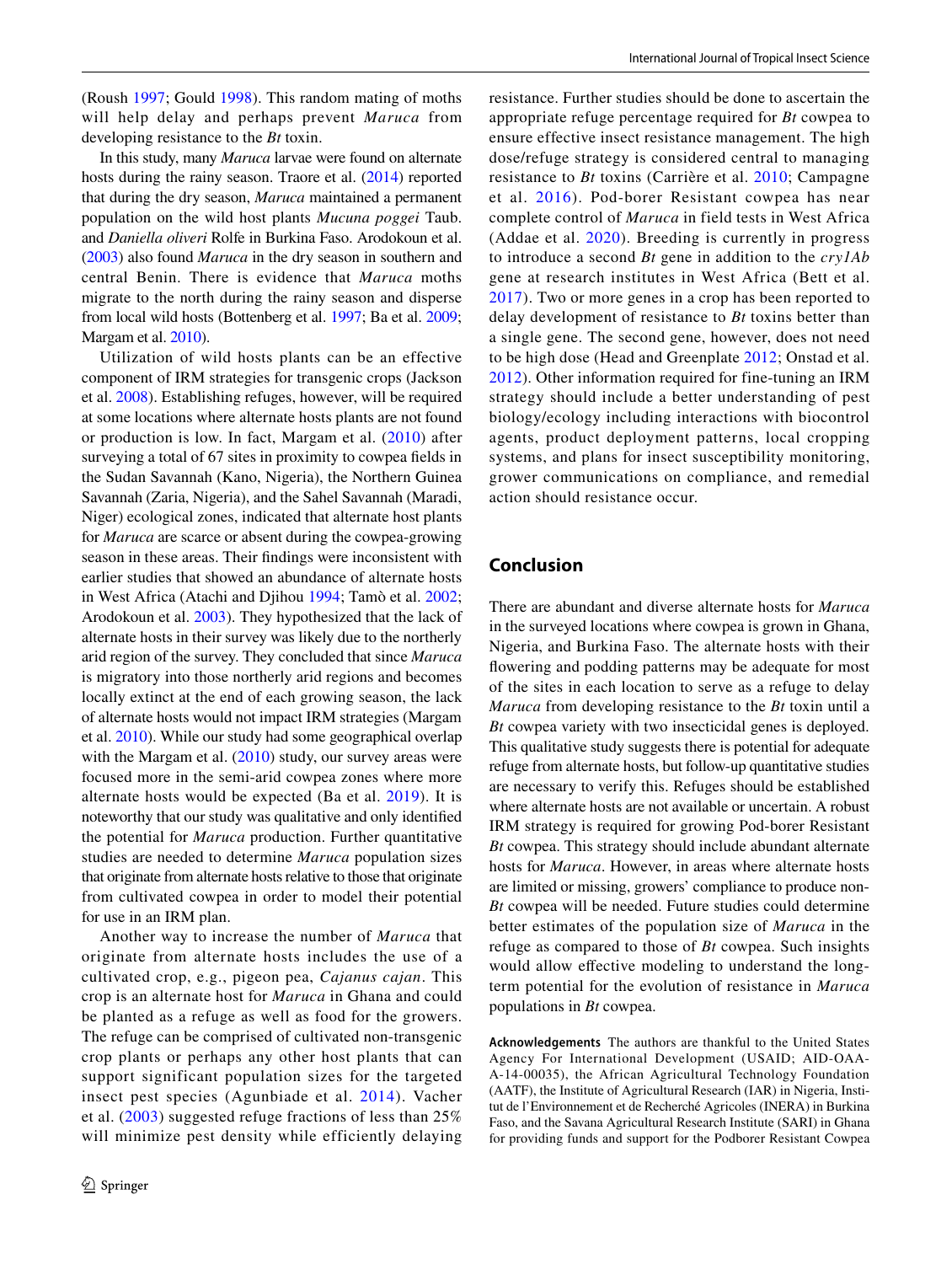project. We are grateful to Hamza Adamu of IAR, Herve Bama at INERA and Ahmed Seidu at SARI for their feld technical assistance.

#### **Declarations**

**Conflict of interest** The authors declare that they have no confict of interests.

**Open Access** This article is licensed under a Creative Commons Attribution 4.0 International License, which permits use, sharing, adaptation, distribution and reproduction in any medium or format, as long as you give appropriate credit to the original author(s) and the source, provide a link to the Creative Commons licence, and indicate if changes were made. The images or other third party material in this article are included in the article's Creative Commons licence, unless indicated otherwise in a credit line to the material. If material is not included in the article's Creative Commons licence and your intended use is not permitted by statutory regulation or exceeds the permitted use, you will need to obtain permission directly from the copyright holder. To view a copy of this licence, visit <http://creativecommons.org/licenses/by/4.0/>.

# **References**

- <span id="page-12-14"></span>Abudulai M, Shepard BM (2003) Cowpea damage simulation to determine critical reproductive growth stages. J Agric Urban Entomol 20:25–29. <http://scentsoc.org/Volumes/JAUE/v20/25.pdf>
- <span id="page-12-6"></span>Addae PC, Ishiyaku MF, Tignegre JB, Ba NM, Bationo JB, Atokple IDK, Abudulai M, Dabiré-Binso CL, Traore F, Saba M, Umar ML, Adazebra GA, Onyekachi FN, Nemeth MA, Huesing JE, Beach LR, Higgins TJV, Hellmich RL, Pittendrigh BR (2020) Efcacy of a *cry1Ab* gene for control of *Maruca vitrata* (*Lepidoptera*: Crambidae) in cowpea (*Fabales: Fabaceae*). J Econ Ent 113:974–979. <https://doi.org/10.1093/jee/toz367>
- <span id="page-12-22"></span>Agunbiade TA, Coates BS, Datinon B, Djouaka R, Sun W, Tamò M, Pittendrigh BR (2014) Genetic diferentiation among *Maruca vitrata* F. (*Lepidoptera: Crambidae*) populations on cultivated cowpea and wild host plants: implications for insect resistance management and biological control strategies. PLoS One. <https://doi.org/10.1371/journal.pone.0092072>
- <span id="page-12-12"></span>Akobundu IO (1987) Weed science in the tropics: principles and practices. Wiley and Sons, Chichester, UK
- <span id="page-12-13"></span>Akobundu IO, Agyakwa CW (1987) A handbook of West African weeds. International Institute of Tropical Agriculture, Ibadan, Nigeria
- <span id="page-12-15"></span>Arodokoun DY, Tamò M, Cloutier C, Adeoti R (2003) Importance of alternative host plants for the annual cycle of the legume pod borer, *Maruca vitrata* Fabricius (*Lepidoptera: Pyralidae*). Int J Trop Insect Sci 23:103–113
- <span id="page-12-21"></span>Atachi P, Djihou ZC (1994) Record of the host plants of *Maruca testulalis* (Geyer) (*Lepidoptera: Pyralidae*) in the Republic of Benin. Ann Soc Entomol Fr 30:169–174
- <span id="page-12-18"></span>Ba NM, Margam VM, Dabire-Binso CL, Sanon A, McNeil J, Murdock LL, Pittendrigh BR (2009) Seasonal and regional distribution of the cowpea pod borer, *Maruca vitrata* Fabricius (*Lepidoptera: Crambidae*), in Burkina Faso. Int J Trop Insect Sci 29:109–113
- <span id="page-12-5"></span>Ba NM, Huesing JE, Dabiré-Binso CL, Tamò M, Pittendrigh BR, Murdock LL (2019) The legume pod borer, *Maruca vitrata* Fabricius (*Lepidoptera: Crambidae*), an important insect pest of cowpea: a review emphasizing West Africa. Int J Trop Insect Sci 39:93–106. <https://doi.org/10.1007/s42690-019-00024-7>
- <span id="page-12-23"></span>Bett B, Gollasch S, Moore A, James W, Armstrong J, Walsh T, Harding R, Higgins TJV (2017) Transgenic cowpeas (*Vigna unguiculata* L. Walp) expressing *Bacillus thuringiensis* Vip3Ba protein are protected against the Maruca pod borer (*Maruca*

*vitrata*). Plant Cell Tiss Org 131:335–345. [https://doi.org/10.](https://doi.org/10.1007/s11240-017-1287-3) [1007/s11240-017-1287-3](https://doi.org/10.1007/s11240-017-1287-3)

- <span id="page-12-1"></span>Bottenberg H (1995) Farmer's perceptions of crop pests and pest control practices in rainfed cowpea cropping systems in Kano, Nigeria. Int J Pest Manag 41:195–200
- <span id="page-12-17"></span>Bottenberg H, Tamò M, Arodokoun DY, Jackai LEN, Singh BB, Youm O (1997) Population dynamics and migration of cowpea pests in Northern Nigeria: implications for integrated pest management. In: Singh BB, Mohan Raj DR, Dashiell KE, Jackai LEN (eds) Advances in cowpea research. Copublication of International Institute of Tropical Agriculture (IITA) and Japan International Research Center for Agricultural Sciences (JIRCAS), IITA, Ibadan, Nigeria, pp 271–284
- <span id="page-12-10"></span>Campagne P, Peter E, Smouse PE, Pasquet R, Jean-François SJF, Le Ru B, Van den Berg J (2016) Impact of violated high-dose refuge assumptions on evolution of Bt resistance. Evol Appl 9:596–607
- <span id="page-12-9"></span>Carrière Y, Crowder DW, Tabashnik BE (2010) Evolutionary ecology of insect adaptation to Bt crops. Evol Appl 3:561–573. <https://doi.org/10.1111/j.1752-4571.2010.00129.x>
- <span id="page-12-2"></span>Ekesi S (1999) Insecticide resistance in feld populations of the legume pod-borer, *Maruca vitrata* Fabricius (*Lepidoptera: Pyralidae*) on cowpea, *Vigna unguiculata* (L.), Walp in Nigeria. Int J Pest Manag 45:57–59
- <span id="page-12-4"></span>Fatokun CA (2002) Breeding cowpea for resistance to insect pests: attempted crosses between cowpea and *Vigna vexillata*. In: Fatokun CA, Tarawali SA, Singh BB, Kormawa PM, Tamò M (eds) Challenges and opportunities for enhancing sustainable cowpea production. International Institute of Tropical Agriculture (IITA), Ibadan, Nigeria, pp 52–61
- <span id="page-12-16"></span>Gould F (1998) Sustainability of transgenic insecticidal cultivars: integrating pest genetics and ecology. Annu Rev Entomol 43:701–726
- <span id="page-12-11"></span>Greig-Smith P (1983) Quantitative plant ecology, 3rd edn. Blackwell Scientifc Publications, Oxford, England
- <span id="page-12-24"></span>Head GP, Greenplate J (2012) The design and implementation of insect resistance management programs for Bt crops. GM crops & Food. Biotechnology in Agriculture and the Food chain 3:144–153. <https://doi.org/10.4161/gmcr.20743>
- <span id="page-12-8"></span>Huang FN, Andow DA, Buschman LL (2011) Success of the high-dose/ refuge resistance management strategy after 15 years of Bt crop use in North America. Entomol Exp Appl 140:1–16
- <span id="page-12-0"></span>Jackai LEN, Adalla CB (1997) Pest management practices in cowpea: a review. In: Singh BB, Mohan Raj DR, Dashiell KE, Jackai LEN (eds) Advances in cowpea research. Copublication of International Institute of Tropical Agriculture (IITA) and Japan International Research Center for Agricultural Sciences (JIRCAS), IITA, Ibadan, Nigeria, pp 240–258
- <span id="page-12-20"></span>Jackson RE, Bradley JR, van Duyn J, Leonard BR, Allen KC (2008) Regional assessment of *Helicoverpa zea* populations on cotton and non-cotton crop hosts. Entomol Exp Appl 126:89–106. <https://doi.org/10.1111/j.1570-7458.2007.00653.x>
- <span id="page-12-3"></span>Jepson PC, Guzy M, Blaustein K, Sow M, Sarr M, Mineau P, Kegley S (2014) Measuring pesticide ecological and health risks in West African agriculture to establish an enabling environment for sustainable intensifcation. Philos T R Soc B 369(1639):20130491
- <span id="page-12-19"></span>Margam V, Ibrahim B, Ba NM, Ishiyaku MF, Huesing JE, Pittendrigh BR, Murdock LL (2010) Wild host plants of legume pod borer *Maruca vitrata* (*Lepidoptera: Pyralidae: Crambidae*) in southern Niger and northern Nigeria. Inter J Trop Insect Sci 30:108–114. <https://doi.org/10.1017/S1742758410000123>
- <span id="page-12-7"></span>National Biosafety Management Agency (NBMA), Nigeria (2019) Decision Document for a permit for the Commercial release of Pod Borer - Resistant Cowpea (PBR – Cowpea)-event AAT709A, genetically modifed for lepidopteran insect pest (*Maruca vitrata*) resistance, issued to Institute for Agricultural Research (IAR), Zaria. Available from [https://nbma.gov.ng/wp-content/uploads/](https://nbma.gov.ng/wp-content/uploads/2017/11/Decision-Document-for-Commercial-Release-of-PBR-Cowpea-2019-final.pdf)